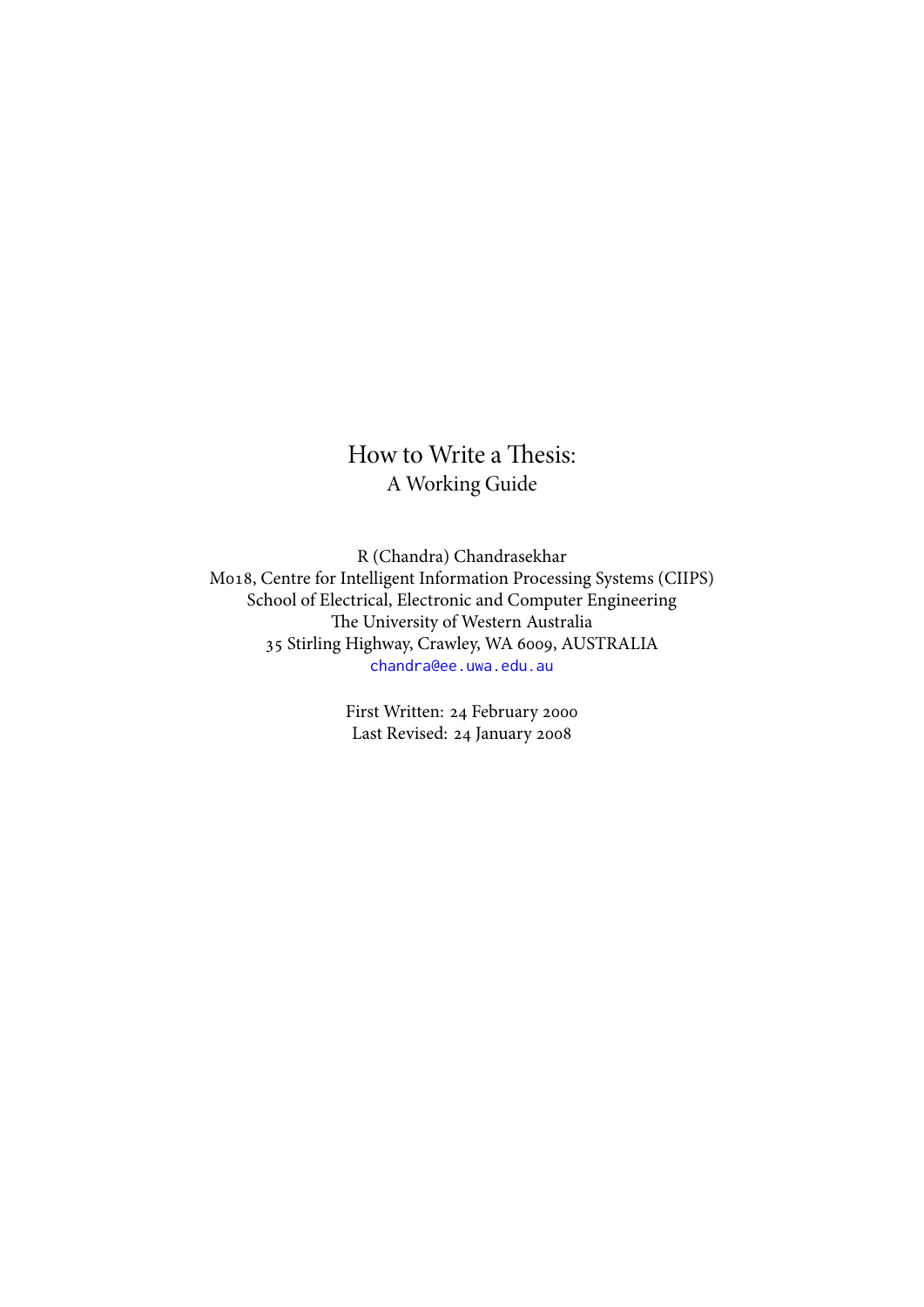Please email me your comments and corrections.  $\circledR$  (Chandra) Chandrasekhar, 2006-2008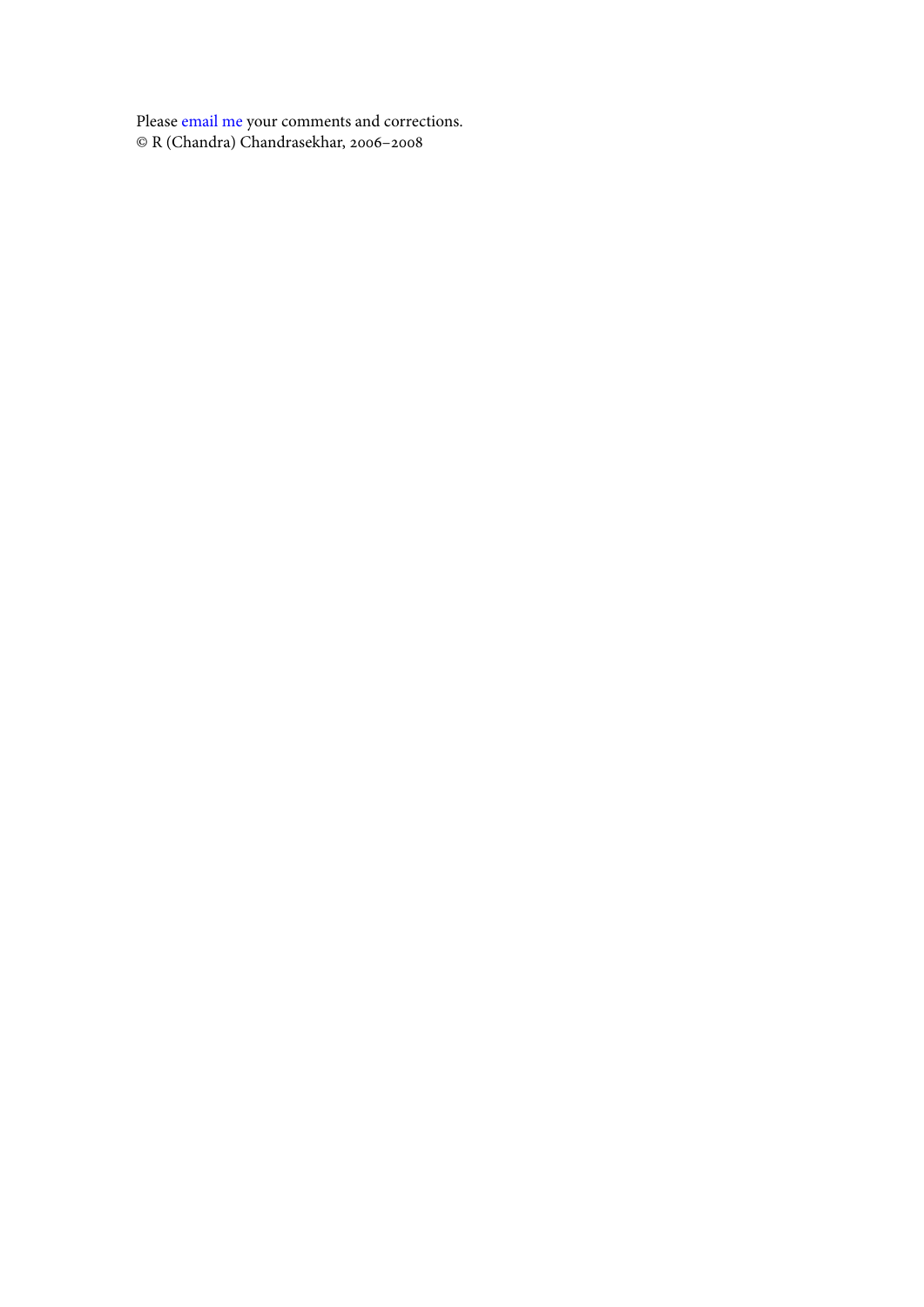# **Contents**

| $\mathbf{1}$            | <b>Introduction</b><br>$\mathbf{1}$                                                                                                |                         |  |  |
|-------------------------|------------------------------------------------------------------------------------------------------------------------------------|-------------------------|--|--|
|                         | 1.1                                                                                                                                | $\mathbf{1}$            |  |  |
|                         | Differences between the undergraduate and postgraduate theses<br>1.2                                                               | $\mathbf{1}$            |  |  |
|                         |                                                                                                                                    |                         |  |  |
| $\overline{2}$          | <b>Structure</b>                                                                                                                   | $\mathbf{2}$            |  |  |
|                         | 2.1                                                                                                                                | $\overline{2}$          |  |  |
|                         | 2.2                                                                                                                                | $\mathfrak{Z}$          |  |  |
|                         | 2.3                                                                                                                                | 3                       |  |  |
|                         | 2.4                                                                                                                                | $\overline{4}$          |  |  |
| $\overline{\mathbf{3}}$ | Substance                                                                                                                          | $\overline{\mathbf{4}}$ |  |  |
|                         | 3.1                                                                                                                                | $\overline{4}$          |  |  |
|                         | Write with the reader in mind $\ldots \ldots \ldots \ldots \ldots \ldots \ldots \ldots \ldots \ldots \ldots \ldots$<br>3.2         | 5                       |  |  |
|                         | Think, plan, write, revise $\dots \dots \dots \dots \dots \dots \dots \dots \dots \dots \dots \dots \dots \dots \dots \dots \dots$ | 6                       |  |  |
|                         | 3.3                                                                                                                                | 6                       |  |  |
|                         | 3.4                                                                                                                                |                         |  |  |
|                         | 3.5                                                                                                                                | 7                       |  |  |
|                         | 3.6                                                                                                                                | 8                       |  |  |
|                         | 3.7                                                                                                                                | 8                       |  |  |
|                         | The Experimental Chapters (and all contracts of the experimental Chapters (and all contracts of the experimental chapters)<br>3.8  | 9                       |  |  |
|                         | 3.9                                                                                                                                | 10                      |  |  |
|                         | 3.10                                                                                                                               | 10                      |  |  |
|                         | 3.11                                                                                                                               | 10                      |  |  |
|                         | 3.12                                                                                                                               | 10                      |  |  |
|                         | 3.13                                                                                                                               | 11                      |  |  |
|                         | 3.14                                                                                                                               | 11                      |  |  |
|                         | 3.15                                                                                                                               | 12                      |  |  |
|                         |                                                                                                                                    | 12                      |  |  |
|                         |                                                                                                                                    |                         |  |  |
| $\overline{\mathbf{4}}$ | <b>Style: Language</b>                                                                                                             | 12                      |  |  |
|                         | 4.1                                                                                                                                | 12                      |  |  |
|                         | 4.2                                                                                                                                | 13                      |  |  |
|                         | 4.3                                                                                                                                | 13                      |  |  |
|                         | 4.4                                                                                                                                | 13                      |  |  |
|                         | 4.5                                                                                                                                | 14                      |  |  |
|                         | 4.6                                                                                                                                | 15                      |  |  |
|                         | 4.7                                                                                                                                | 15                      |  |  |
|                         | 4.8                                                                                                                                | 17                      |  |  |
|                         | 4.9                                                                                                                                | 18                      |  |  |
|                         |                                                                                                                                    |                         |  |  |
| 5                       | <b>Style: Layout</b>                                                                                                               | 18                      |  |  |
|                         | 5.1                                                                                                                                | 18                      |  |  |
|                         | 5.2                                                                                                                                | 18                      |  |  |
|                         | 5.3                                                                                                                                | 19                      |  |  |
|                         | 5.4                                                                                                                                | 19                      |  |  |
| 6                       | <b>Conclusions</b><br>19                                                                                                           |                         |  |  |
|                         | Acknowledgements<br>19                                                                                                             |                         |  |  |
|                         | <b>References</b>                                                                                                                  | 19                      |  |  |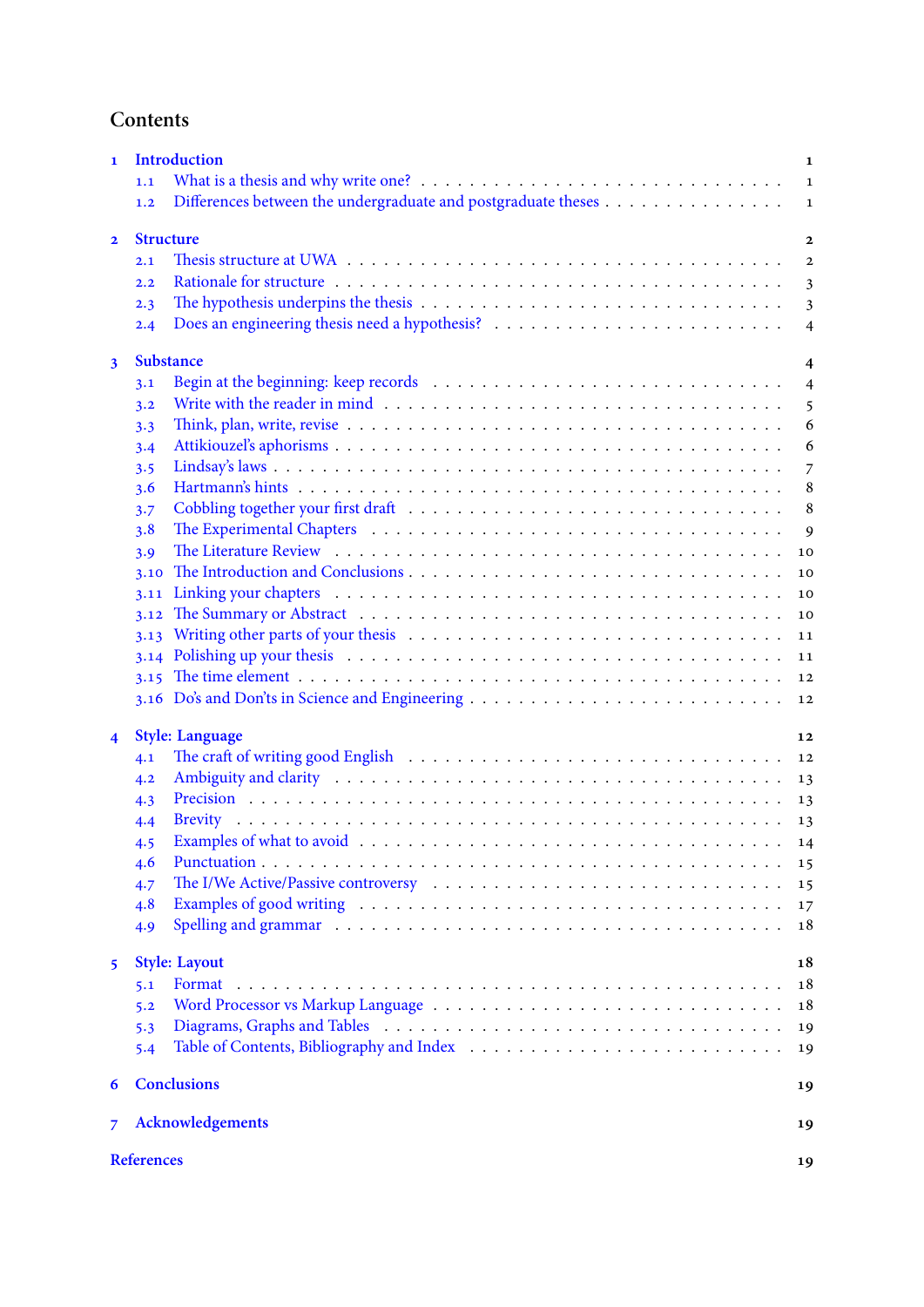**Quick Reference Guide**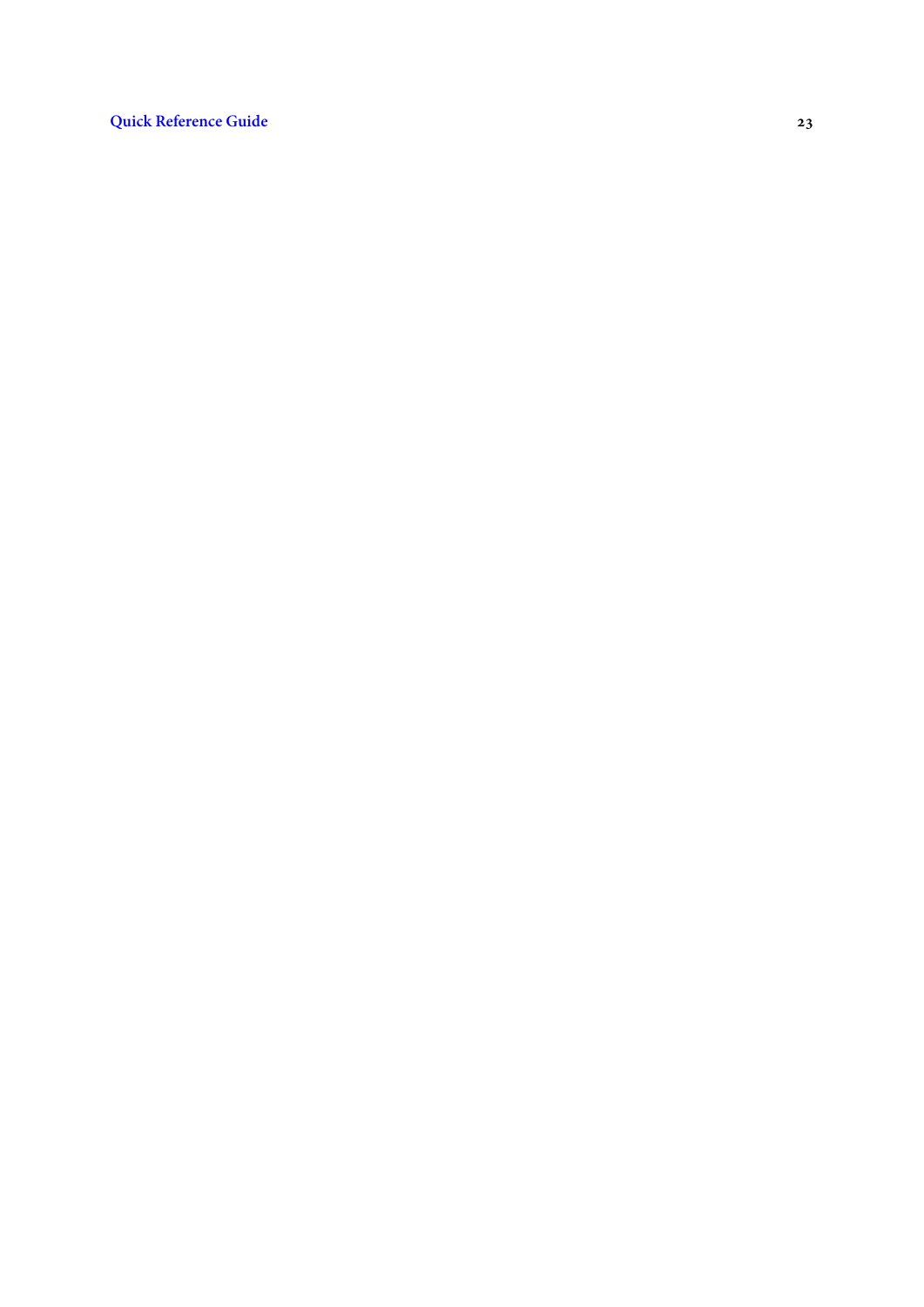#### **Abstract**

This is a short guide on how to write a thesis at both the undergraduate and postgraduate levels. It is aimed at students of Engineering and Science. A thesis may be analyzed into three S's: *structure, substance* and *style*. Structure confers logical coherence; substance, significance and depth; and style, elegance and appeal.

State your hypothesis clearly, ensuring that it is both reasonable and testable. Keep meticulous records and write up rough drafts of your work as you go along. Begin writing your thesis proper with the experimental chapters. Progress to the literature review, introduction, and conclusions. Write the summary or abstract last, *after* writing the conclusions.

Write clearly and directly, with the reader's expectations always in mind. Lead the reader from the known to the unknown. Write clearly, precisely, and briefly. Think, plan, write, and revise. Follow layout guidelines and check spelling and grammar. Re-read, seek criticism, and revise. Submit your best effort as your completed thesis.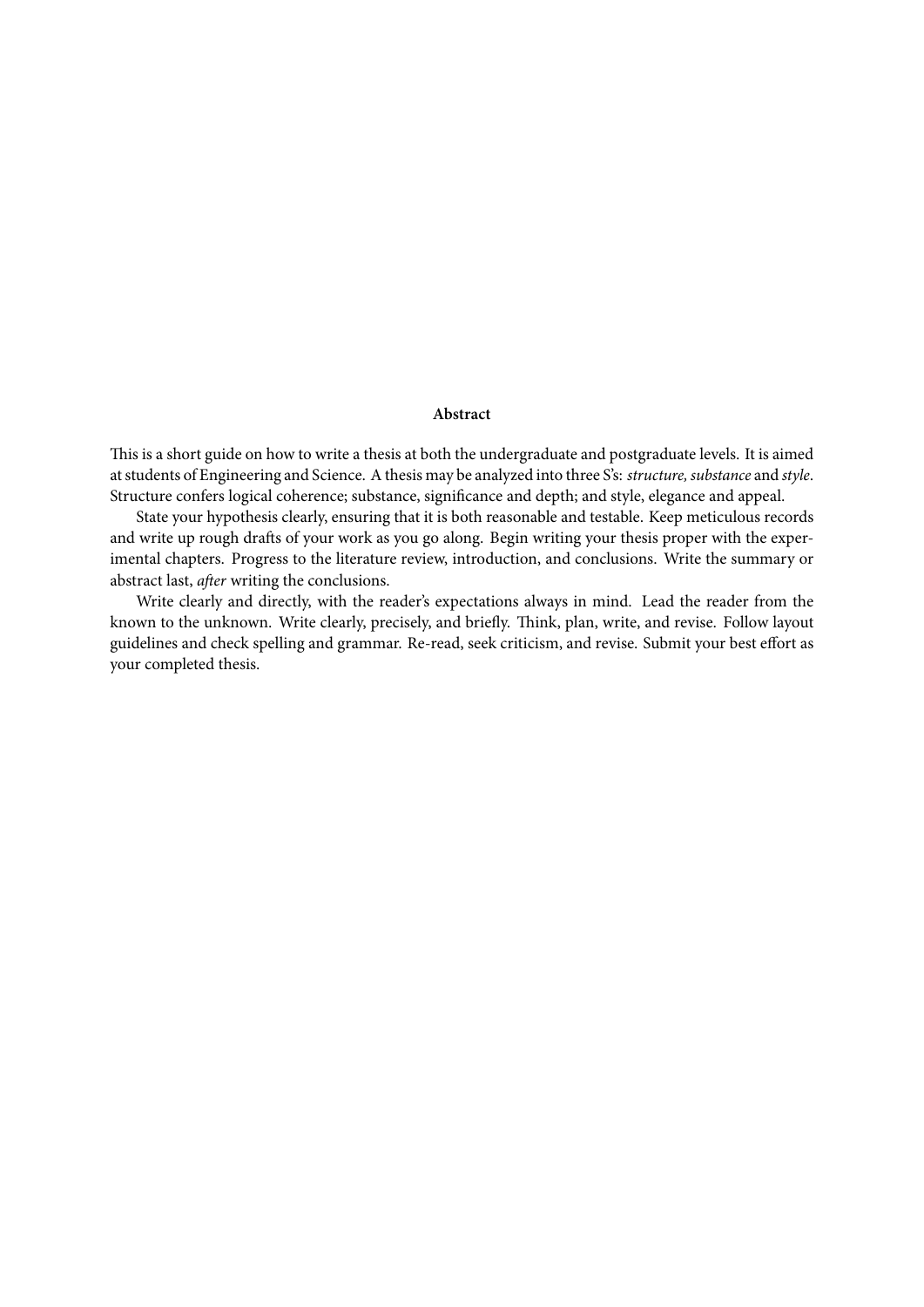## **Introduction**

<span id="page-5-0"></span>This is a working guide on writing a thesis. It is intended to assist final year and postgraduate students in Electrical/Electronic/Computer Engineering at the Centre for Intelligent Information Processing Systems (CIIPS) at The University of Western Australia (UWA). The guide is divided into three main parts:

- I Structure;
- II Substance; and
- III Style.

The structure of a thesis is governed by logic and is invariant with respect to subject. The substance varies with subject, and its quality is determined by the technical knowledge and mastery of essentials exhibited by the student. Style has two components: language and layout. The former deals with the usage of English as a medium of sound technical communication; the latter with the physical presentation of the thesis on paper, according to the requirements laid out by UWA. All three components—structure, substance and style—influence one another. A good thesis will not be found wanting in any of these three $l$ .

## **. What is a thesis and why write one?**

**thesis** / $\theta$ i:sis/ *n* 1 a proposition to be maintained or proved. 2 a [di](#page-5-3)ssertation esp. by a candidate for a degree. [Middle English via Late Latin from Greek = putting, placing, a proposition, etc.] [1]

<span id="page-5-1"></span>**hypothesis** /hʌɪˈpɒθɪsɪs/ *n* a proposition made as a basis for reasoning without the assumption of its truth. a supposition made as a starting point for further investigation from known facts. [Late Latin from Greek *hypothesis* 'foundation'; Greek *hypo* 'under'] [1]

One might infer from the etymology above that a thesis is an (obligatory) offering *placed* at the desk of the examiner by a candidate who wishes to get a degree. This is the most common, and often only, reason why a thesis is written. But there *are* other reasons for writing a thesis.

A thesis is a written record of the work that has been undertaken by a candidate. It constitutes objective *evidence* of the author's *knowledge* and *capabilities* in the field of interest and is therefore a fair means to *gauge* them. Although thesis writing may be viewed as an unpleasant obligation on the road to a degree, the *discipline* it induces may have lifelong benefits.

Most of all, a thesis is an attempt to *communicate*. Science begins with curiosity, follows on with experiment and analysis, and leads to findings which are then shared with the larger community of scientists and perhaps even the public. The thesis is therefore not merely a record of technical work, but is also an attempt to communicate it to a larger audience.

## **. Differences between the undergraduate and postgraduate theses**

<span id="page-5-2"></span>The differences between the undergraduate and postgraduate theses is one of *degree*<sup>2</sup> rather than *kind*. They share a common structure and need for logical rigour. It is only in the substance and the emphasis placed on it that the differences arise. Specifically, UWA requires that:

A PhD thesis shall be a substantial and original contribution to scholarship, for ex[am](#page-5-4)ple, through the discovery of knowledge, the formulation of theories or the innovative re-interpretation of known data and established ideas [2].

<sup>&</sup>lt;sup>1</sup>This guide does not cover the earlier phases, such as selecting a supervisor and research topic, doing a literature search etc., nor does it give advice on how to do research, except as it pertains to writing a thesis.

<span id="page-5-4"></span><span id="page-5-3"></span>²Pun unintended!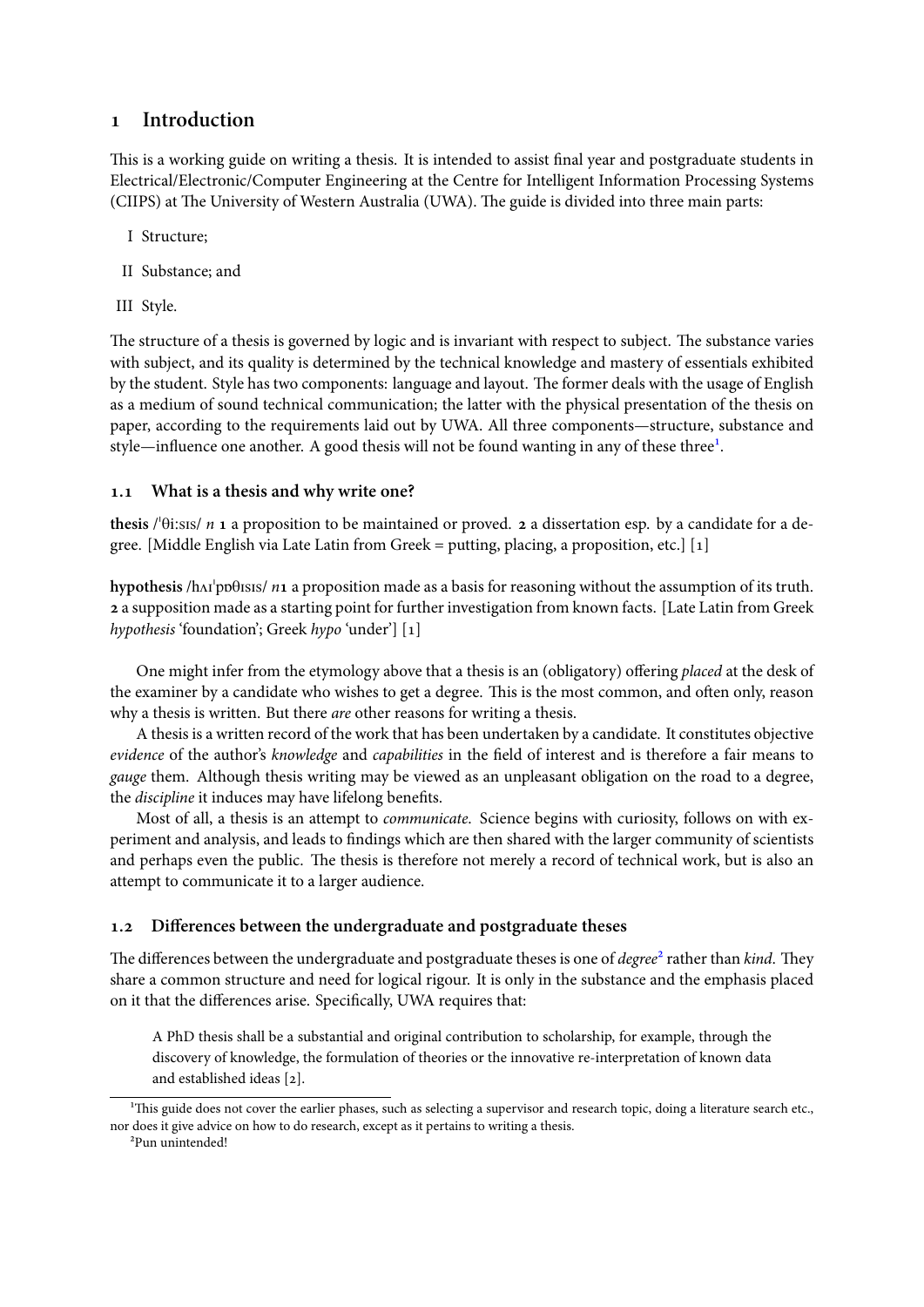An undergraduate thesis is, at present, graded on the *quality of research*, the *significance of the contributions* and the *style of presentation*.

Thus, the undergraduate thesis is judged on a similar basis to the postgraduate one. Indeed, the three most commonly cited qualities that earn an undergraduate thesis the first class grade are *originality*, *independence*, and *mastery* [3].

Candidates writing a higher degree thesis—and the PhD thesis in particular—are required to present their research in the context of existing knowledge. This means a *thorough* and *critical review* of the literature, not necessarily limited to the narrow topic of research, but covering the general area. The PhD candidate should also show clearly what *original contributions* she or he has made [2]. Although neither of these requirements applies strictly to undergraduate work, the candidate should demonstrate familiarity with previous relevant work in his or her thesis.

In short, a thesis—whether undergraduate or postgraduate—is evidence of the candidate's capacity to carry out independent research under the guidance of a supervisor, and to analyze and communicate the significant results of that work. The candidate for higher degrees must demonstrate, in addition, mastery of the literature and indicate clearly which is his or her original work, and why it is significant<sup>3</sup>.

#### **Structure**

#### **2.1** Thesis structure at UWA

<span id="page-6-0"></span>The UWA PhD regulations  $[4]$  give the following format for the doctoral thesis:

- <span id="page-6-1"></span>. Title page: gives the title of the thesis in full, the candidate's names and degrees, a statement of presentation in the form 'This thesis is presented for the degree of Doctor of Philosophy of the University of Western Australia', the department and year of submission.
- 2. Summary or Abstract—of approximately 300 words. (It should not exceed 700 words.) The Abstract or summary should summarize the appropriate headings, aims, scope and conclusion of the thesis.
- . Table of Contents
- . Acknowledgements
- . Main Text
- . Bibliography or References
- . Appendices

The format of the undergraduate thesis is similar, except that the title page is followed by a letter from the candidate addressed to the Executive Dean of the Faculty of Engineering and Mathematical Sciences saying 'This thesis is submitted in partial fulfilment of the requirements for the degree of Bachelor of Engineering (with Honours)' and certifying that it represents the candidate's own work.

The thesis proper consists of the Main Text, numbered  $5$  above. If we zoomed in on the Main Text, we should see something like this  $[5, p 110]$ :

(a) Chapter 1: Introduction

(b) Chapter 2: Review of the Literature

- (c) Chapter 3: Materials and Methods
- (d) Chapters 4 to *n*: Experimental Chapters
- (e) Chapter  $(n + 1)$ : General Discussion or Conclusions

<span id="page-6-2"></span>If we now zoomed in on any Experimental Chapter (labelled  $(d)$  above), we should expect to see [5]:

³Contrary to custom elsewhere in the world, the candidate for a master's or doctoral degree at UWA is generally not required to make an oral presentation and defence of her or his work. By contrast, the final-year Electrical/Electronic/Computer Engineering student is required to make an oral presentation that contributes a small percen[tag](#page-6-2)e to the total marks for the thesis.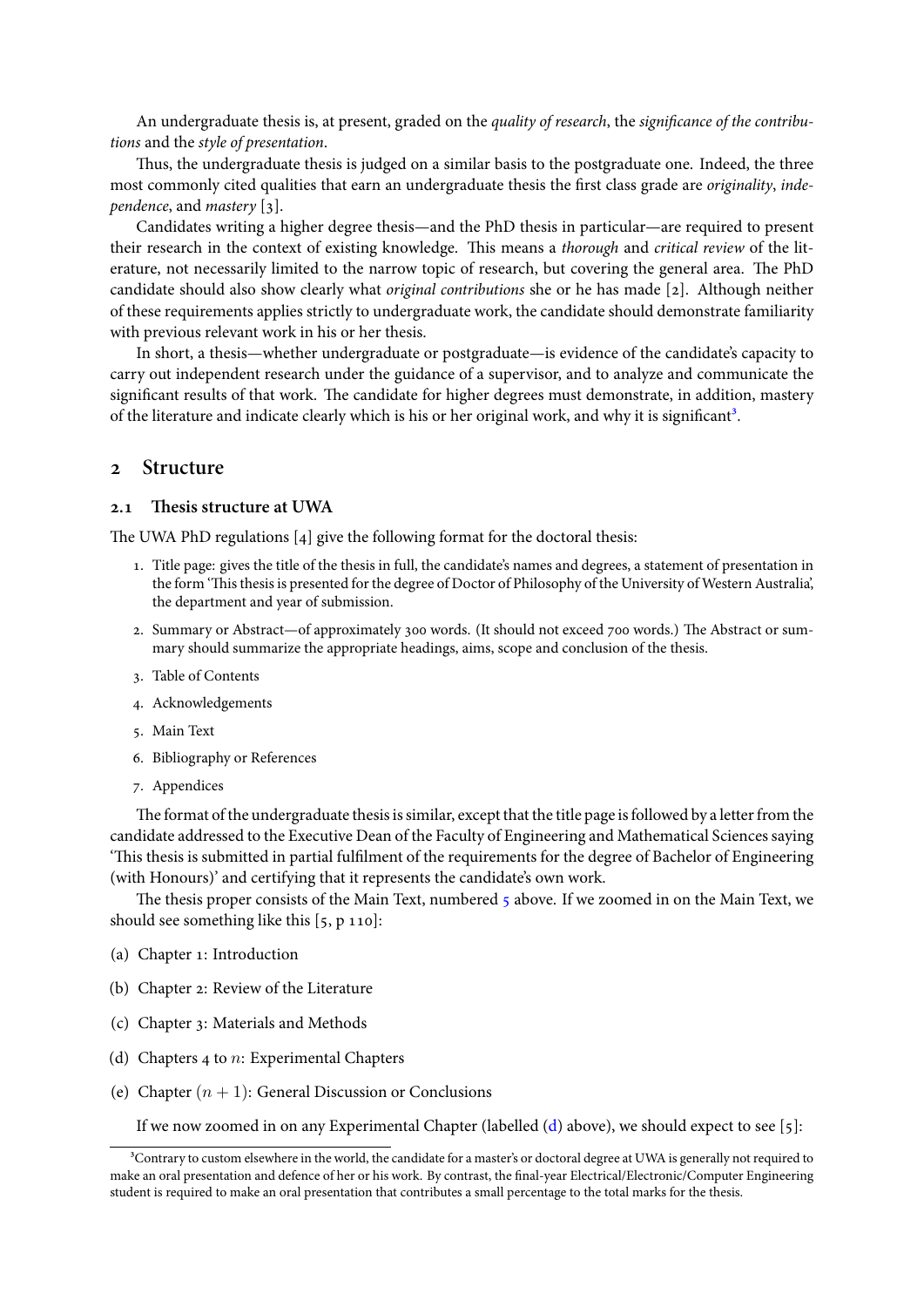| Introduction/Aim      | What did you do and why?                  |
|-----------------------|-------------------------------------------|
| Materials and Methods | How did you do it?                        |
| Observations/Results  | What did you find?                        |
| Discussion            | What do your results mean to you and why? |
| Conclusions           | What new knowledge have you extracted     |
|                       | from your experiment?                     |

TABLE 1: This table shows the relationship between the structure of an experimental chapter in a thesis, and its underlying logic.

- <span id="page-7-3"></span>i. A brief introduction
- ii. Experimental procedure (methods and materials)
- <span id="page-7-4"></span>iii. Results
- iv. Discussion

This structure reflects the time-honoured format of science experiments:

- <span id="page-7-5"></span>I. Aim
- II. Materials and Methods
- III. Observations
- IV. Results
- V. Discussion
- VI. Conclusions

<span id="page-7-2"></span>We have just dissected the structure of a (scientific or engineering) thesis but have we obtained any insights in return?

## **. Rationale for structure**

<span id="page-7-0"></span>The rationale for the structure in section 2.1 is simply that *a thesis must tell a story clearly and convincingly*. The components of the structure impart logical continuity to the thesis in much the same way that links in a chain confer on it integrity and strength. There is a flow in the logic, as shown in Table 1, which is adapted from Barrass  $[6, p_131]$ :

Any flaw in the reasoning or gap int[he lo](#page-7-2)gic will be easily spotted if this structure is strictly followed. *us, the structure of the thesis is designed to enforce logical and scientific rigour and make it easy to read.* Follow the structure and you can be sure that you are telling your story in the right order. But [wh](#page-7-3)at exactly *is* your story?

## **2.3** The hypothesis underpins the thesis

<span id="page-7-1"></span>e *hypothesis* is all important. *It is the foundation of your thesis.* It gives coherence and purpose to your thesis. Go back to section 1.1 to review the meaning and etymology of this word. If it is hard to grasp what hypothesis means, these explanations might help:

- The hypothesis defines the aim or objective of an experiment, that if some likely but unproven proposition were indeed [true](#page-5-1), we would expect to make certain observations or measurements.
- A hypothesis is an imaginative preconception of *what might be true* in the form of a declaration with verifiable deductive consequences  $[7, p 18]$ .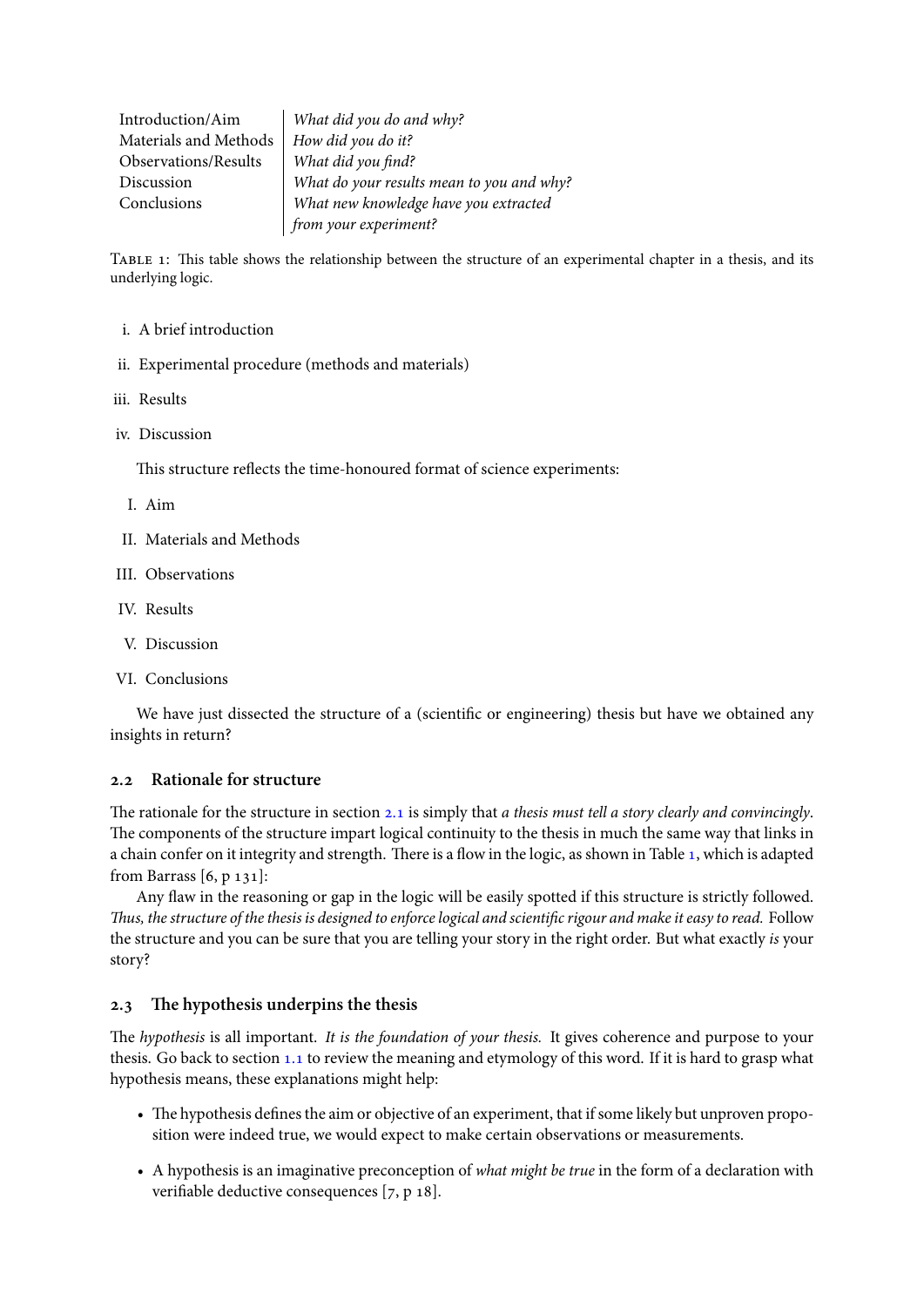- Hypotheses are the larval forms of theories  $[7, p, 20]$ .
- 'In every useful experiment, there must be some point in view, some anticipation of a principle to be established or rejected'; *such anticipations are hypotheses* [7, John Gregory quoted by Medawar, p 22].

Indeed, the great French physiologist, Claude Bernard, has written:

A hypothesis is …the obligatory starting point of all experimental reasoning. Without it, no investigation would be possible, and one would learn nothing: one could only pile up barren observations. To experiment without preconceived ideas is to wander aimlessly. [ $7, p, 30$ ]

Your *hypothesis* must *fit the known facts*<sup>4</sup> and *be testable*. To comply with the first, you must have read the literature. To comply with the second, you must do the experiment. This is why the hypothesis is central to scientific investigation  $[5]$ .

If you find time, read an account of the famous Michelson-Morley experiment [8] to understand that if hypothesis and experiment are in confl[ic](#page-8-3)t, it is experiment that prevails and hypothesis that falls. If an experiment shows that a hypothesis is incorrect, then that hypothesis must be erroneous, no matter how attractive. Moreover, failure of a hypothesis may lead to a re-examination of assumptions, refutation of shaky theories, and ultimately to new knowledge, as happened in this case.

#### **. Does an engineering thesis need a hypothesis?**

Hypotheses may be relevant to science theses, but are they relevant to engineering theses? Because engineers *invent* rather than *discover*, does an engineering thesis need a hypothesis?

<span id="page-8-0"></span>Yes, all the more so, because invention is a more tightly *directed* activity than discovery; and the two are not mutually exclusive anyway! I prefer the word hypothesis: *that which underlies a thesis*; you may be more familiar or comfortable with *aims* or *objectives*. The hypothesis is the *electromotive force* or *emf* for your thesis.

Suppose your project involves using Artificial Neural Networks (ANNs), in conjunction with appropriate hardware, to sort good apples from bad. The hypothesis for this project may be, 'It is possible to sort good apples from bad using ANNs and suitable hardware'. Note that implicit in your hypothesis is a definition of acceptable levels of accuracy (how do you *quantify* the words 'possible', 'good', and 'bad'?).

Suppose that on completing your project, you discovered that the system you had devised works well with green apples, but not with red ones. You would have *discovered new knowledge* and would be able to suggest a *revised hypothesis* as the starting point for further investigation. Your own project would have demonstrated<sup>5</sup> the correctness of a hypothesis like 'It is possible to sort good green apples from bad green apples, with an accuracy of better than 90%, using ANNs and suitable hardware'.

*Never forget that underlying every thesis, there must be a hypothesis.* It is what your story is all about. If you keep your hypothesis in view, you will never stray into irrelevance when writing your thesis, which is what we look [at](#page-8-4) next.

#### **Substance**

## **. Begin at the beginning**⁶**: keep records**

<span id="page-8-1"></span>The content of your thesis is being continuously gathered throughout the period of your project/research. Remember this and keep clear, well-annotated records in your "CIIPS Research Record Book". You can

<span id="page-8-2"></span>⁴But you should not be afraid to ex[plo](#page-8-5)re the unknown. If the "known fact" that "atoms are indivisible" had not been challenged, we would not have known of electrons, let alone quarks.

<sup>&</sup>lt;sup>5</sup>Philosophers of science contend [7] that a hypothesis cannot be proved conclusively, but only falsified. We will steer clear of this controversy here.

<span id="page-8-5"></span><span id="page-8-4"></span><span id="page-8-3"></span>⁶"Begin at the beginning," the King said gravely, "and go on till you come to the end: then stop." *Alice's Adventures in Wonderland* by Lewis Carroll  $[9, p 158]$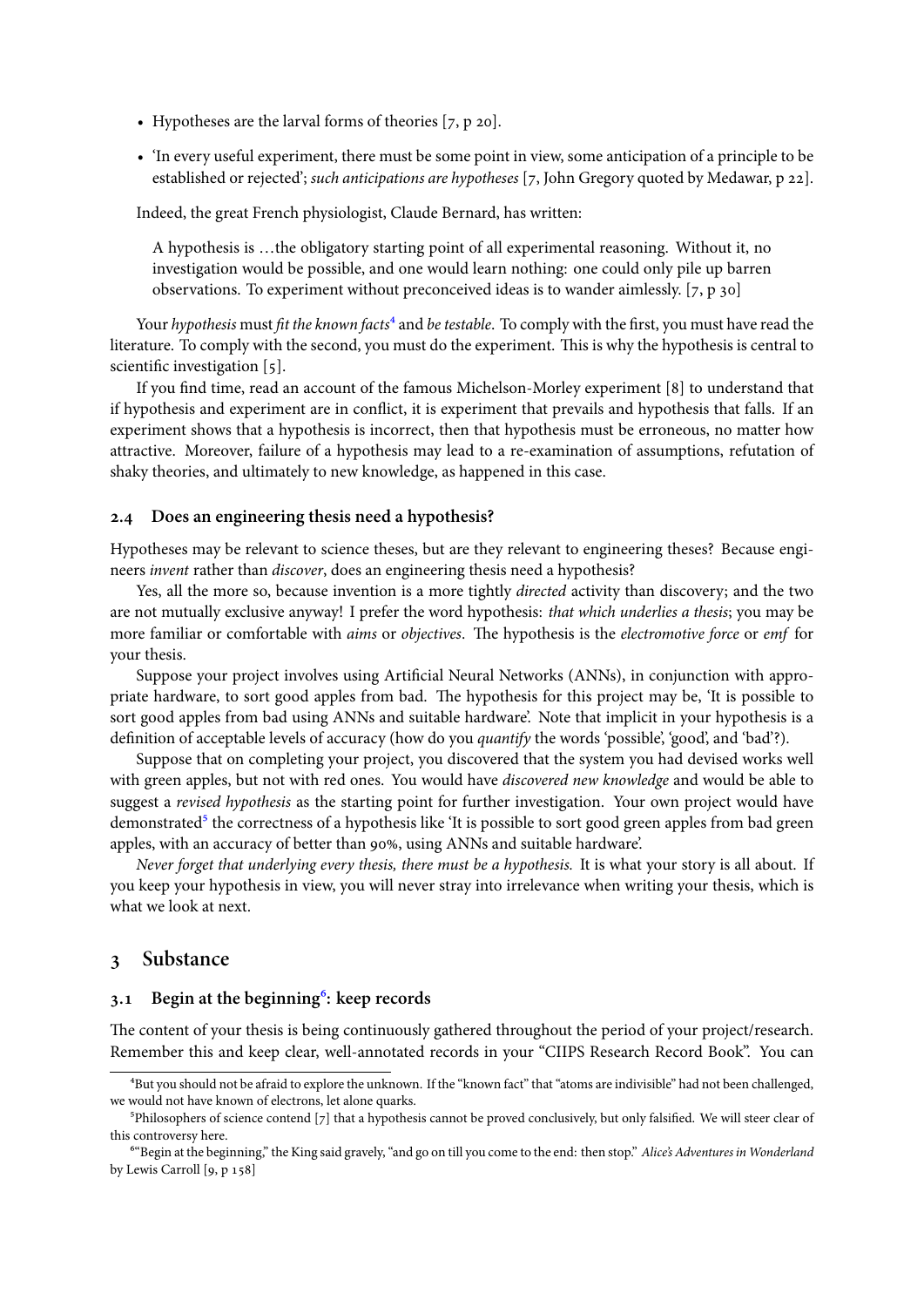afford to be wordy and repetitive here, because you do not want to be lost when you refer to it later on. Because it is a running record of experiment and observation, its only requirement is fidelity; not subsequent correctness.

Michael Faraday was an experimental scientist par excellence. His diary of his researches can serve very well as a model of how your own research record book should be like. For example, in one volume of his diaries [10], he has recorded the following:

- freehand drawings of experimental setups [pp  $248 9$ ]. You should do the same; your diagrams in your record book need not be works of art: save that for the thesis!
- his accurate description of what he *believed* he was *perceiving*:"It still *smelt strongly of Electricity*" [p ]. e italics are his. Today we may hide a smirk if anyone talks about smelling electricity; but remember that these are the observations of a scientific pioneer. Do not be afraid to record your *perceptions accurately*.
- his own questions to himself: "Can induction through air take place in curves or round a corner?" [p 420]. Such questions serve to clarify your own thoughts and to steer further work.

In summary, your record book is where you *record your thoughts, perceptions and measurements, using words, numbers and pictures, as and when they are still fresh in your mind.*

Plan your experiments so that one experiment has only one hypothesis. Many experiments may together shed light on a larger, unifying hypothesis.

Assuming that your experimental work is going well, the spectre of writing it up, so that it looks like a thesis, still looms ahead. How do you do that?

In the following sections, we take a look at some guidelines on how to write well. This is followed by advice from some experienced UWA professors on how to write a good thesis. The material that follows is the core of this working guide: so pay attention to it and try to understand it thoroughly.

#### **. Write with the reader in mind**

<span id="page-9-0"></span>All communication involves two parties: the sender of the message and the receiver; in written communication, they are the writer and the reader. If you *write with the reader in mind* you are more likely to communicate successfully. To fix this concept in your mind, I will introduce two analogies from electrical engineering with which you *must* be familiar:

- 1. the maximum power transfer theorem:  $[11, p 432]$  The transfer of power from a source to a load is maximum if the load impedance is the complex conjugate of the source impedance (see Figure 1). e matching of *source* and *load* impedances for *maximum power* transfer to occur is analogous to matching the *writer's technique* to the *reader's expectations* for *maximum communication* to occur.
- . there are *no reflections* on an ideal, lossless transmission line if it is terminated with a load tha[t i](#page-10-2)s equal to the *characteristic impedance* of the transmission line [12, p 355]. The *reflections* at the end of a transmission line are like the reader's *confusion* at what the writer intended to convey; such confusion is minimized again by *matching what the reader expects with what the writer provides*.

Gopen and Swan  $\left[13\right]^7$  have written an excellent article introducing scientific method into scientific writing. They claim that readers have certain implicit expectations about *what to encounter* and *when*, each time they read a sentence. If the writer matches these expectations, communication takes place easily; otherwise confusion or misinterpretation results. They exhort the writer *to write so as to match the reader's expectations*.The reader s[ho](#page-9-1)uld not waste the effort that would go into *understanding the substance* of the writing, in trying to *guess* what the writer *intended to mean*. Although they warn that "there can be no fixed algorithm for good writing", they give seven sound generic guidelines that are worth re-stating here  $[13]$ :

. Follow a grammatical subject with its verb, as soon as possible.

<span id="page-9-1"></span><sup>&</sup>lt;sup>7</sup>I am indebted to Prof. David Lindsay for introducing me to this article.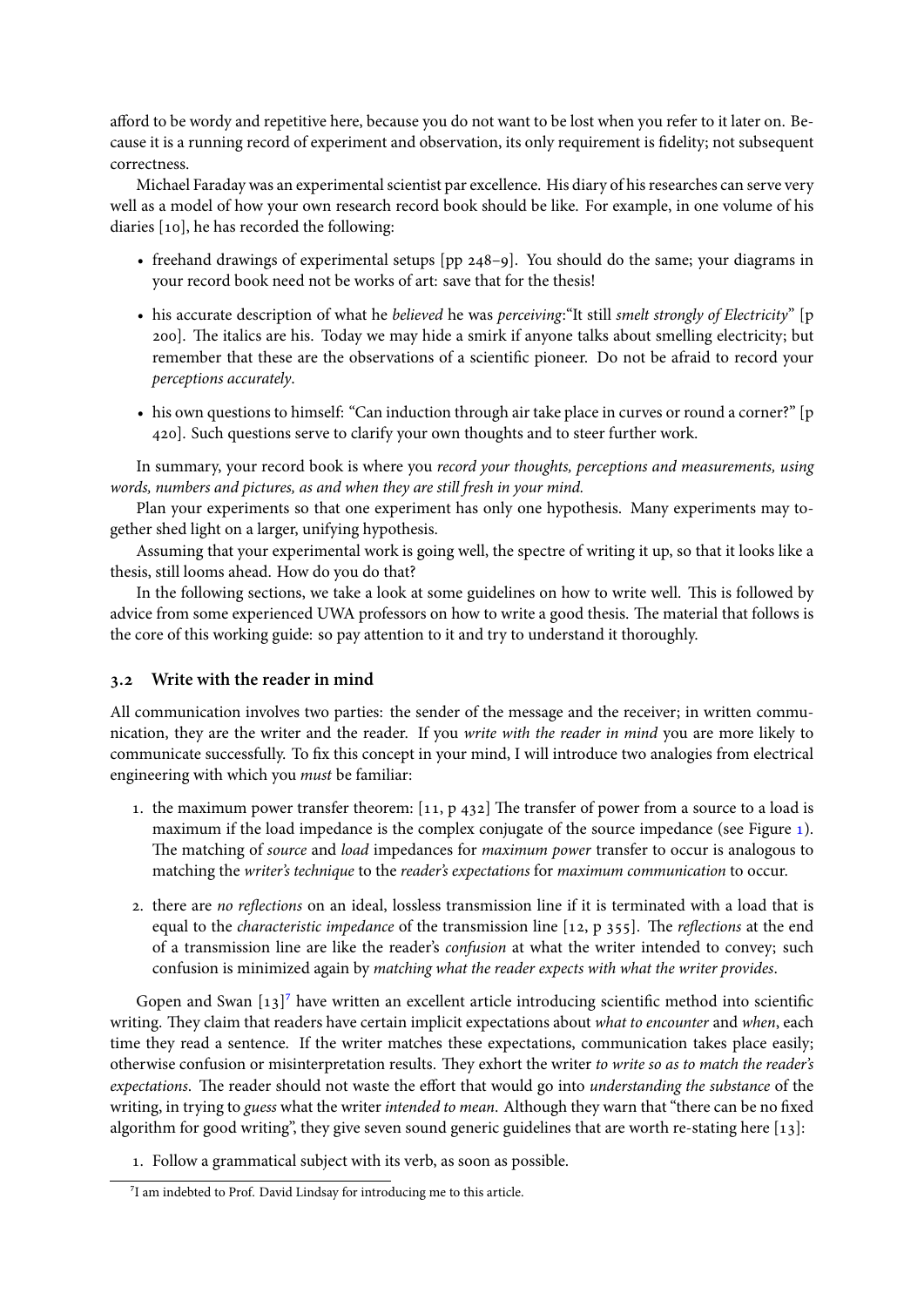

<span id="page-10-2"></span>FIGURE 1: Maximum power is transferred from the source  $V_S$  if the load impedance  $Z_L$  is the complex conjugate of the source impedance  $Z_S$ , i.e., if  $Z_L = Z_S^*$  [11, p 432].

- . Place in the position of importance (stress position) the "new information" you want the reader to emphasize in his or her mind.
- . Place the person or thing whose story is being told at the beginning of a sentence in the topic position.
- . Place appropriate "old information" (material discussed earlier) in the topic position to provide *linkage* with what has gone before and *context* for what is to come later.
- . Make clear the action of every clause or sentence in its verb.
- . Provide context for your reader before asking him or her to consider anything new.
- . Match the emphasis conveyed by the *substance* with the emphasis anticipated by the reader from the *structure*.

In summary, match the reader's expectations by constructing sentences skilfully. *Lead the reader from the known to the unknown.* Write with the reader in mind: this is usually the examiner, but do not forget the poor student who gets to continue your project the next year. If your thesis is not clear enough, he/she may be condemned to repeat your work before making further progress, losing valuable time in the process.

#### <span id="page-10-0"></span>**. ink, plan, write, revise**

Think. Plan. Write. Revise. This is the cycle advocated by Barrass [6] in his short but very useful book on scientific writing. Messy thinking leads to messy writing: cluttered, obscure and uninviting. Think and plan before you write and revise.

Writing is not a linear process but a cyclic one. What appears first may be written last, with the benefit of hindsight and a unified perspective. But, where does one start; how does one revise, and how many times? As an entrée, let us listen to those with experience.

#### <span id="page-10-1"></span>**3.4** Attikiouzel's aphorisms [14]

- . *Start writing early.* Do not delay writing until you have finished your project or research. Write complete and concise "Technical Reports" *as and when* you finish *each nugget* of work. This way, you will remember everything you did and document it accurately, when the work is still fresh in your mind. This is especially so if your work involves programming.
- . *Spot errors early.* A well-written "Technical Report" will force you to think about what you have done, *before* you move on to something else. If anything is amiss, you will detect it at once and can easily correct it, rather than have to re-visit the work later, when you may be pressured for time and have lost touch with it.
- . *Write your thesis from the inside out.* Begin with the chapters on your own experimental work. You will develop confidence in writing them because you know your own work better than anyone else. Once you have overcome the initial inertia, move on to the other chapters.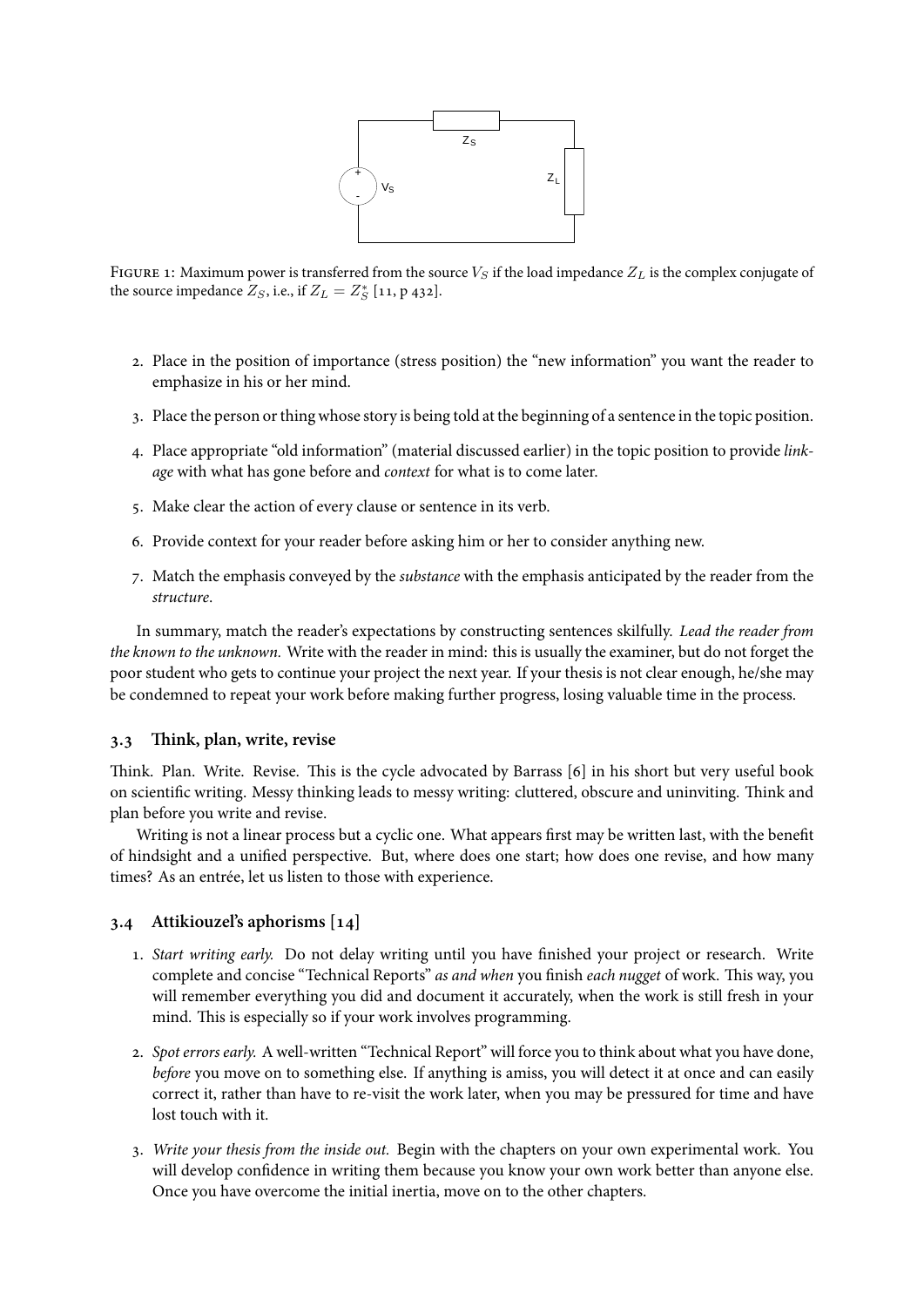- . *End with a bang, not a whimper.* First things first, and save the best for last. First and last impressions persist. Arrange your chapters so that your first and last experimental chapters are sound and solid.
- 5. Write the Introduction after writing the Conclusions. The examiner will read the Introduction first, and then the Conclusions, to see if the promises made in the former are indeed fulfilled in the latter. Ensure that your Introduction and Conclusions match 100%.
- . *"No man is an Island"*⁸*.* e critical review of the literature places your work in context. Usually, one third of the PhD thesis is about others' work; two thirds, what you have done yourself. After a thorough and critical literature review, the PhD candidate must be able to identify the major researchers in the field and mak[e a](#page-11-1) sound proposal for doctoral research.
- . *Estimate the time to write your thesis and then multiply it by three to get the correct estimate.* Writing at one stretch is very demanding and it is all too easy to underestimate the time required for it; inflating your first estimate by a factor of three is more realistic.

## **3.5** Lindsay's laws [5, 15]

- 1. Research is finished only after it is written up. What you write must *communicate* and *persuade*.
- <span id="page-11-0"></span>2. The hallmarks of scientific writing are *precision, clarity* and *brevity, in that order*.
- 3. Try to write as if you were speaking to someone: "see a face". This way you get to say it directly and clearly.
- <span id="page-11-2"></span>4. Write (your chapters) in *four drafts*:
	- (a) first: putting the facts together
	- (b) second: checking for coherence and fluency of ideas
	- (c) third: readability
	- (d) fourth: editing

Full details are given in Lindsay's book  $[5,$  chapters 1 to 4.

- 5. The Introduction should embody the (unified) hypothesis. The reader finds in a clearly expressed hypothesis the skeleton of the thesis on which hangs all of the skin and meat that will be presented later.
- 6. The scope and emphasis of the Literature Review must be directly relevant to the subject of the thesis.
- . Include a common chapter that presents in one place all the experimental details common to all your experimental chapters. This avoids boring repetition and clears the way for a more fluent presentation of experimental results in different chapters without the intervening distraction of tedious methodology.
- 8. Experiments and results must be set out in careful detail in individual chapters. See i. to iv. on page 3 for the structure of each experimental chapter. Where several related experiments are grouped into a single chapter, it is preferable to present this sequence individually for each experiment but to conclude with *one* Discussion. This will meld [th](#page-7-4)e experiments together and unify the c[ha](#page-7-5)pter.
- 9. The General Discussion or Conclusions integrate the whole thesis and present its main points at one place. This should be done in the context of the unifying hypothesis of the thesis. The Introduction and this chapter along with the Summary or Abstract are the most important parts of the thesis.

<span id="page-11-1"></span>⁸No man is an Island, entire of itself; every man is a piece of the Continent, a part of the main; if a clod be washed away by the sea, Europe is the less, as well as if a promontory were, as well as if a manor of thy friends or of thine own were; any man's death diminishes me, because I am involved in Mankind; And therefore never send to know for whom the bell tolls; It tolls for thee.-John Donne (1571-1631), *Meditation XVII*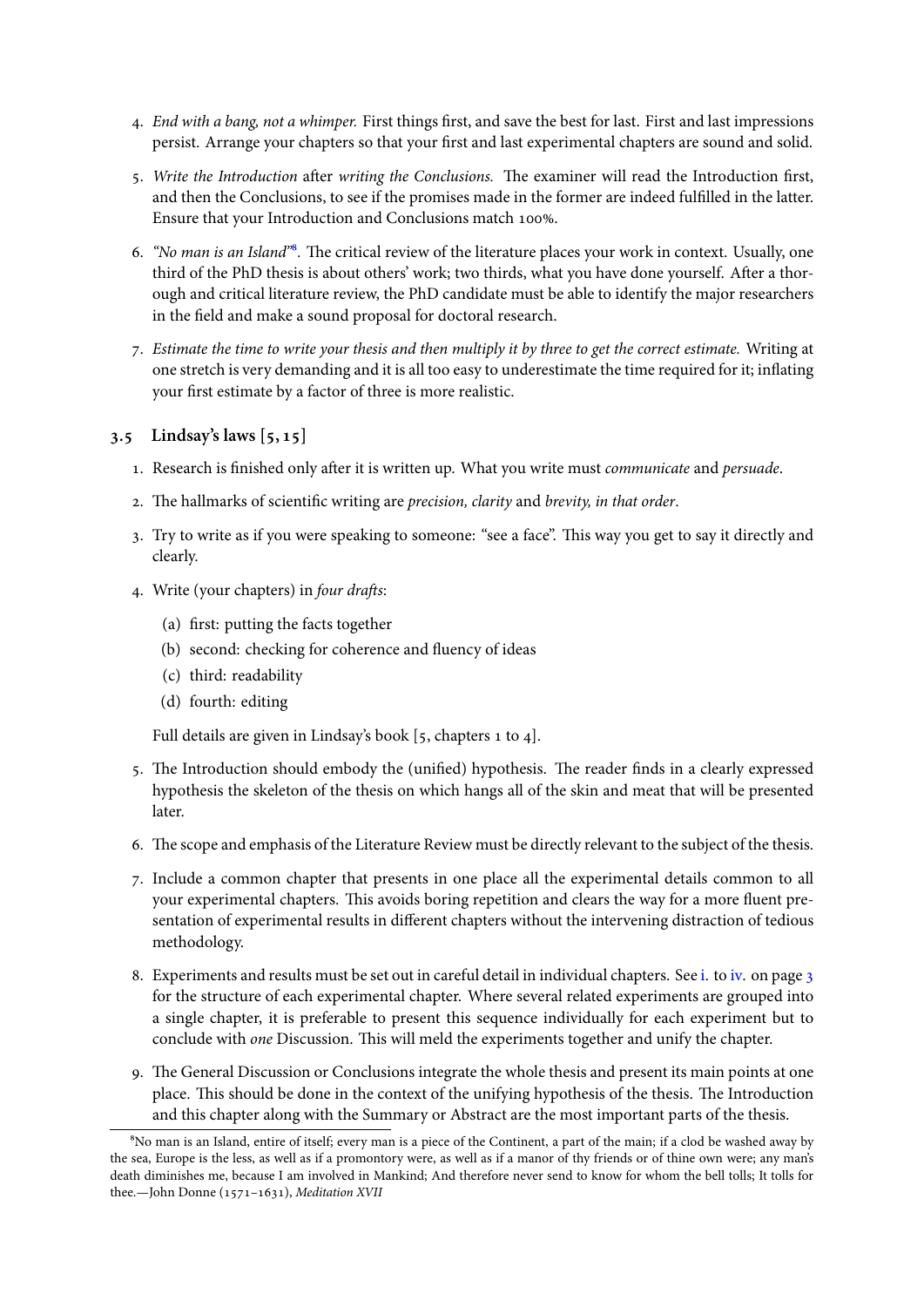## **3.6** Hartmann's hints [16]

Listed below are hints on writing the *PhD thesis*, gleaned from a seminar at UWA [], with points made largely by the first speaker during split group discussion, and subsequently by all three speakers at a panel discussion. Undergraduate students may optionally skip this section.

- <span id="page-12-0"></span>1. *Title.* The title should be succinct, focused and objective, giving, if possible, the scope of the thesis.
- . *Abstract or Summary.* Examiners will look here to find out whether it is new knowledge; and if so what.
- . *Introduction.* Remember that the introductory pages are important because they create the first, and perhaps lasting, impression on the examiner. Use flow diagrams, headings, sub-headings etc., to create and sustain interest.
- 4. Literature Review. This should be a *critical synthesis* of the state of the knowledge. Especially important are the areas needing further investigation: what has not been done, as well as what has been done, but for which there is a conflict in the literature. The examiner finds out *how the candidate thinks* from reading this section.
- 5. Hypothesis Testing. The hypothesis must be framed carefully and experiments designed thoughtfully to test it.
- . *Materials and Methods.* Ensure proper quality control and statistical planning and analysis. Retain enough details to allow repetition of experiments for up to seven  $(7)$  years, as legally required.
- . *General Discussion or Conclusions.* You may afford to be speculative here.
- . Examiners ask the following questions when reading a thesis:
	- Has the student read all the references?
	- What questions does this thesis raise?
	- What richness does it contain that can spawn other work?
	- What is the quality of flow of ideas?
- . Keep in mind that examiners read a thesis in instalments and display a *natural benevolence,* i.e., they do not set out to read a thesis with the aim of failing the student.
- . Read the *whole* thesis to pick up repetition.
- 11. Read your thesis for *ideas* and read it again for *editing* (see point  $\frac{4}{1}$  in section 3.5).

## **. Cobbling together your first dra**

<span id="page-12-1"></span>According to Newton's first law, *starting something new* is difficult becau[se](#page-11-2) inertia m[ust b](#page-11-0)e overcome<sup>9</sup>. Writing a thesis from scratch is no exception. This is why I suggested that you start writing your thesis *before* you know you are writing it: by keeping complete notes in your "CIIPS Research Record Book" and by writing "Technical Reports" as and when you complete each module of work.

Use whatever writing techniques you are familiar and comfortable with. If, for example, yo[u](#page-12-2) like to jot down "bullet points" before you formally commit your thoughts to writing, do so by all means. If you have used "mind-maps" [17] in your study technique, you may wish to apply them to write your thesis too. Marshall whatever resource or technique that has worked for you, and use it to help you write your thesis.

You are now familiar with the structure of the entire thesis and also with that of each experimental chapter (see section 2.1). You have also benefited from the counsel of several experienced UWA professors. Let us now tackle the nitty-gritty of actually writing the thesis, more or less in the order you should go about it.

<span id="page-12-2"></span>⁹I have taken pedag[ogic l](#page-6-1)icence here by extrapolating Newton's laws from the physical to the mental.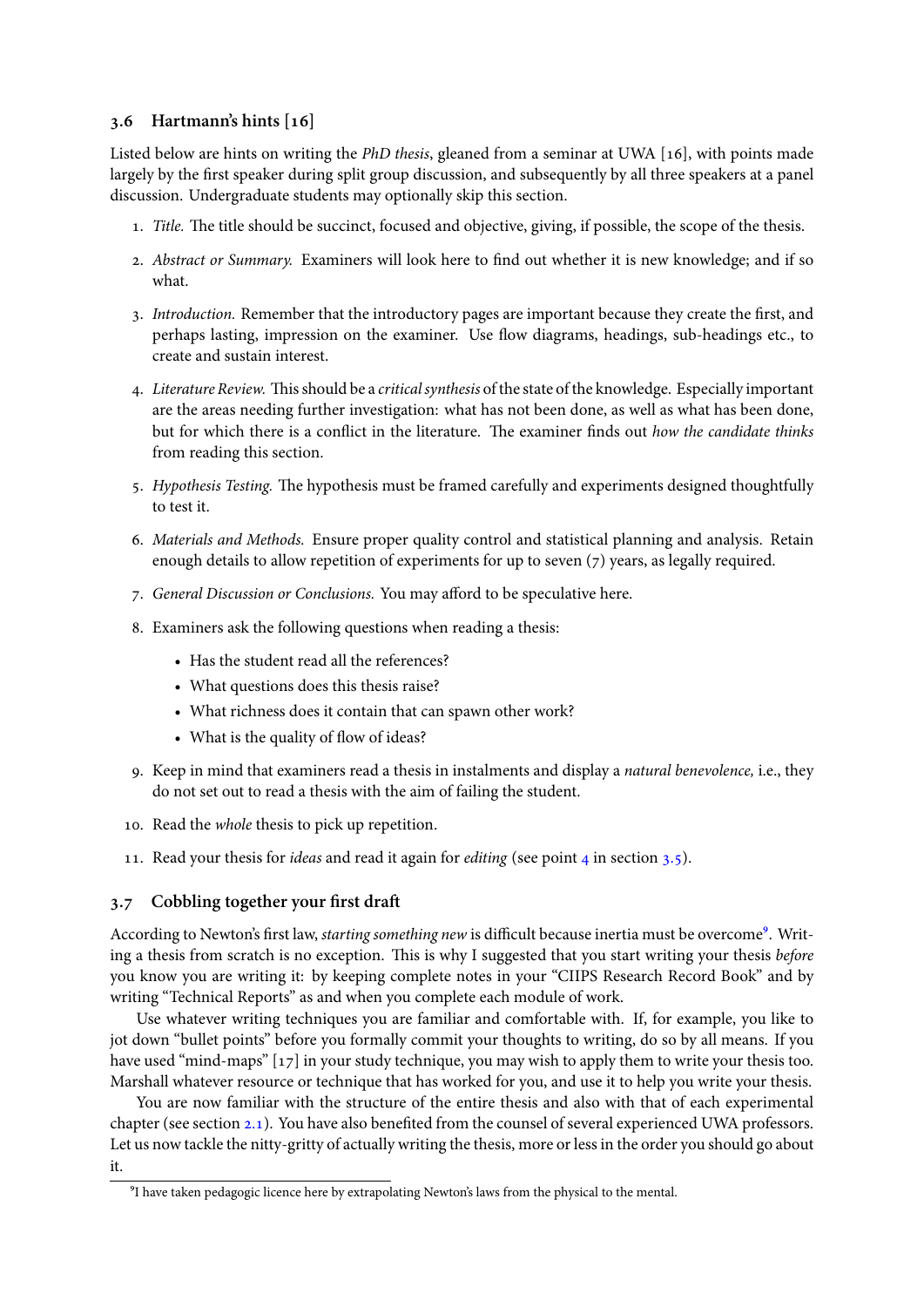#### **. e Experimental Chapters**

Each of these should preferably be self-contained and clearly focused. Think of the story you want to tell. *Choose and present only those results that are relevant to your hypothesis.* A morass of experimental results un-illuminated by a hypothesis and unembellished by a discussion is insulting and confusing to your reader.

<span id="page-13-0"></span>The sections in your chapter should follow the experimental schema set out in Figure 2. State your hypothesis clearly. Indicate all assumptions. Include enough information about materials and methods to enable another suitably qualified person to repeat your experiments. Relegate tedious but necessary details to an Appendix, so that there are no breaks in the flow of ideas in your presentation.

If you chose some "magic numbers" for your programs, or some specific conditions for yo[ur](#page-13-1) experiment that may not be readily apparent to your reader, *explain* the reasons for your choice here.



FIGURE 2: This diagram illustrates the relationship between the different stages in the experimental process. Do not intersperse your Results with Materials and/or Methods. Resist the temptation to pepper your Results section with a Discussion.

<span id="page-13-1"></span>Do not mix Materials and Methods with Results [18]; they are quite distinct in Figure 2. It is customary to describe your Methods before the Materials. For example, you would describe your algorithm before giving details about the dataset on which you developed and tested it. Use informative headings. If you are using a method that has already been documented in the literature, do not describe it [in](#page-13-1) full; describe it briefly or not at all, and give a reference citation  $[15]$ .

When to present your results in a table and when to show them in a graph is discussed in section  $5.3$ .

If your results convey no sense of the new or the unexpected, you must ask yourself whether they are the right results to present, and also whether your hypothesis was well-framed in the first place. If your results are insipid, if they say nothing new, shed no light on what was unknown, and generally convey no sense of excitement or new knowledge, you should sit down and think carefully about everything you [hav](#page-23-0)e done. A discussion with your supervisor may also be in order.

*Do not present results chronologically; present them logically.*

Adopt a standard nomenclature for all your chapters and introduce this in one place, preferably in a chapter preceding your experimental work, and entitled "Common Materials and Methods", or "Experimental Framework and Notation", or something similar. Do not change your symbols and their meanings as you go along: this will irritate your reader no end.

Check all facts and results at least once, twice if possible.

Use SI units and the preferred abbreviations. It is unprofessional to write  $75$  mhz when you mean  $75$  MHz. Leave a blank space between the number and the SI unit and do not put a full stop after the abbreviation, unless it is at the end of the sentence.

Try to present your Results separately from your Discussion. There is a temptation to commingle fact and opinion, but resist it. Your work will be easier to understand if your results (measurements, observations, perceptions) are separated from your discussion (inferences, opinions, even conjectures).

*The Discussion section of your experimental chapter is where you add value to your work.* This is where you comment on your results. Why are they what they are? What meaning can you wrest from them? Are they in accord with accepted theory? What do they mean with respect to your hypothesis? Do your results uphold your assumptions? How do you treat unexpected or inconsistent results? Can you account for them? Do your results suggest that you need to revise your experiments or repeat them? Do they indicate a revised hypothesis? What are the limitations in your methodology? How do your results fit in with the work of others in the field? What additional work can you suggest?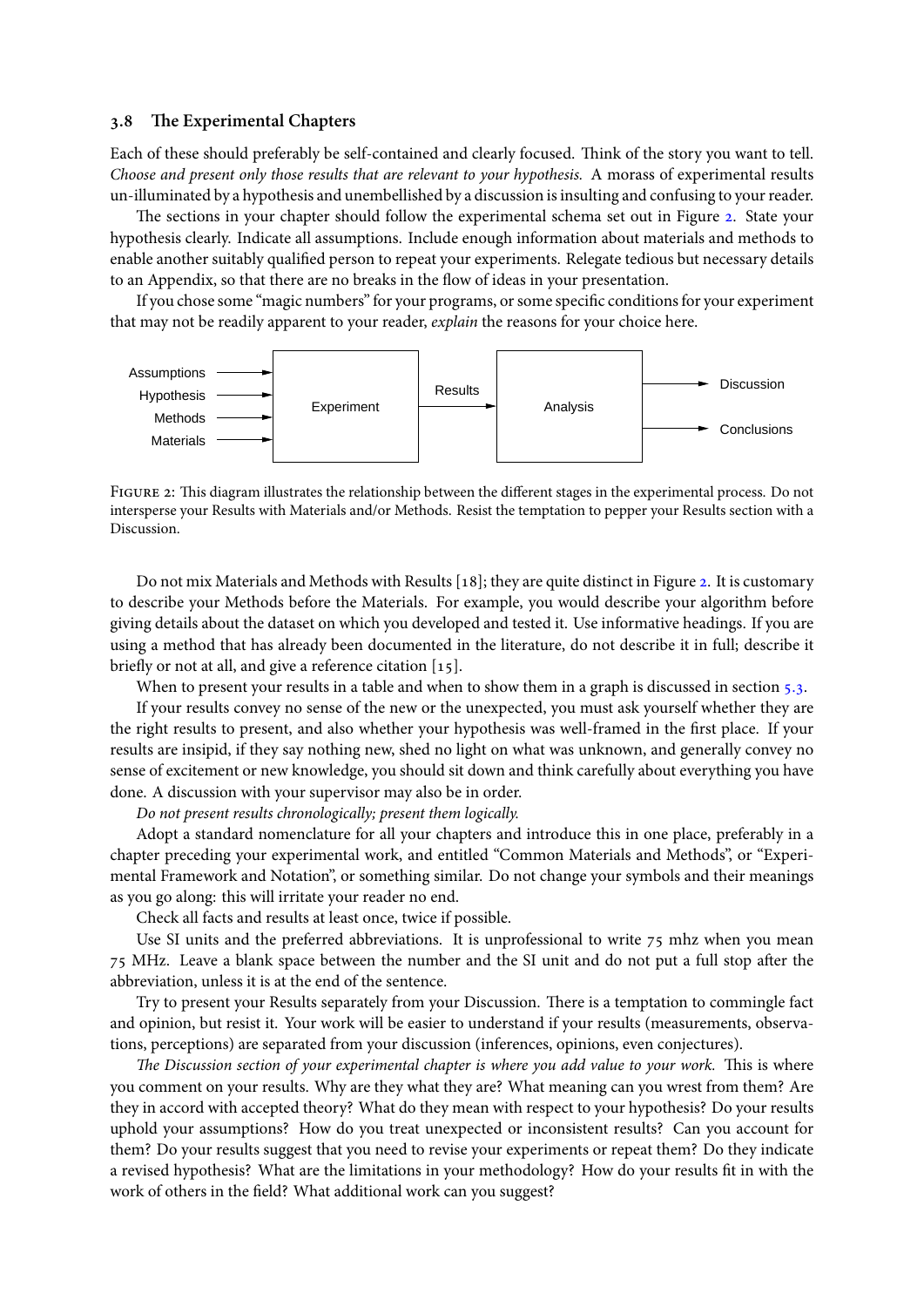An A+ student distinguishes himself or herself by the quality, depth, knowledge and subject mastery that is apparent from the discussion. Even if the hypothesis fell as a result of the experiment, an excellent discussion of results alone can earn you an A+.

Throughout your thesis, and especially in your experimental chapters, there should be *no gaps in the flow of logic.* Keep the links of a chain in mind. Each link is connected to two other links: one before and one after. Absence of any one link is a weakness. Absence of both means there is no chain!

To sum up, your overall purpose is to tell a good story: interesting, coherent, and plausible. Use your results to serve this purpose, keeping the hypothesis in mind.

## **. e Literature Review**

<span id="page-14-0"></span>The literature review is the backdrop against which you present your work. It must be selective, but substantial enough for the merits of your work to be judged in relation to what is known. It is especially critical for a PhD thesis where the claim of originality should be defended with a thorough and critical review of the literature, especially in your specific area of research. You should capture the essence of current knowledge and comment critically on where the interesting questions and inconsistencies lie. The literature review is vital to justify your hypothesis, which must be consistent with what is known. If you present your literature review objectively but selectively, so that it does not stick out as an extraneous chapter, but merges into the larger story of your thesis, you would have done well.

## **. e Introduction and Conclusions**

<span id="page-14-1"></span>The Introduction is where you "soft launch" your reader on the work described in your thesis. Lead the *reader from the known to the unknown.* State the hypothesis clearly. Give a preview of your thesis, globally, and chapter by chapter. Your Introduction has done its work if you have captured the reader's curiosity and interest in this first chapter.

The Conclusions record the power of your scientific thinking. You have to unite all that has gone before with a "thread of unified perspective". This is where you say why you think your story is a good one and present evidence from your work to support your claim. The fate of your hypothesis is revealed here: did it stand, fall, or require modification? You may briefly compare your work with that of others, present whatever new knowledge has been gained from your work, and suggest what may be done to further new knowledge. The Conclusions should give a sense of fulfilment and finality to your thesis, and give the reader some satisfaction that the time spent on reading it has not been in vain.

Write the Introduction *after* you have written the Conclusions and make sure the two match (see section  $3.4$ ).

## **. Linking your chapters**

<span id="page-14-2"></span>Whi[le y](#page-10-1)ou are writing your thesis, you might suddenly remember that an idea in Chapter 3 needs to be linked to an idea in Chapter 5, etc. This is a healthy sign because it means that you are integrating your work and seeing your thesis as one whole in your mind. These forward and backward linkages give continuity to your thesis. Keep a stack of pages, one for each chapter, where you can write down these aides-mémoire, *as and when they occur to you.* As you finish writing each chapter, check the "linklist" for that chapter and ensure that you have not forgotten anything.

## **3.12** The Summary or Abstract

<span id="page-14-3"></span>The Summary or Abstract is perhaps the most difficult part to write. Do not make the mistake of trying to write it first: you will waste time and get discouraged. The Abstract should be written last. You will then have a feel for the story being told by your thesis: a bird's eye view so to speak, that was lacking when you had your nose to the grindstone, writing the Experimental Chapters or the Literature Review. *This unified perspective is vital to writing the Summary.*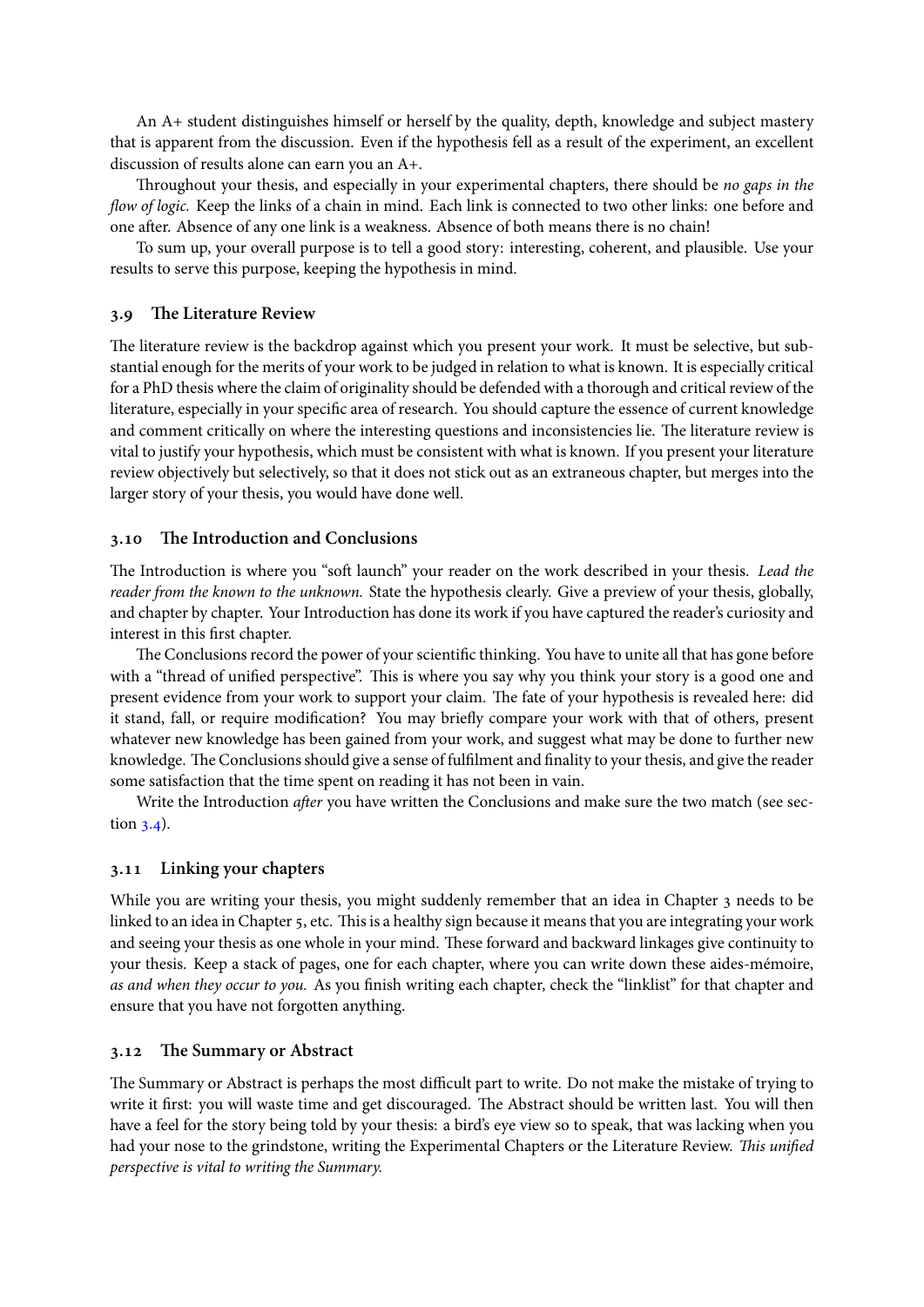I have found the following exercise very helpful in trying to focus the mind on what the point of a thesis (or paper or article) is. Try condensing your thesis in:

- one word;
- one line;
- one sentence;
- one paragraph;
- one page; and
- one chapter.

This method is somewhat like asking a dying man for a message: he will tell you only the most important thing(s). You begin at the most "compressed" level of describing your thesis and successively relax the constraint on the number of words to achieve increasing levels of detail. Somewhere along the way, you should have written your one- to two-page abstract, summarizing your thesis adequately. This is a disciplined way to distill what is important from what you have written<sup>10</sup>. If you have not gone through this process yourself, it is unfair (and risky) to expect the examiner to do it for you.

## **. Writing other parts of your thesis**

The Title should be neither too long nor too short. It should be focused and interesting. It should include the keywords you might use to describe your work in a scientific paper or thesis-abstracting system. Try to use some verbs rather than a long list of nouns.

<span id="page-15-0"></span>The Acknowledgements should include sources of financial support and all those whose help you have sought and got, and all those whose work you have directly built upon.

e Bibliography should only contain references you have actually read. To quote an unread paper is misleading and dangerous. In engineering theses, references are usually cited by number, in order of citation.

Sometimes, it may be necessary to digress from your main story to explain something, especially for completeness. For example, it may be some experimental details, an analytical method, a program listing, etc., that is not central to your story, but whose exclusion would make your thesis incomplete. Include such material in an Appendix. Moreover, do not parrot textbook material in an Appendix just to give your thesis length or to impress your examiners. In all likelihood, they would ignore such material and could take marks off for gratuitous length.

## **. Polishing up your thesis**

<span id="page-15-1"></span>As and when each chapter is written, read it for understanding, paying attention to the flow of logic and sense of continuity. Then read it again, paying attention this time to how comprehensible it is. Finally, read it once more paying attention to spelling, grammar, typography, placement of illustrations, etc. In these three stages, you are evaluating the chapter for its structure, substance and style (see also section  $4.1$ ).

At each reading, revise your thesis as you feel appropriate.

When all the chapters are in place, read the thesis again, paying attention this time to *overall* understanding, coherence, comprehensibility and presentation.

Get your supervisor, and anyone else whom you can approach, to read and criticize the earl[y dra](#page-16-3)fts of your thesis. The more you polish up your thesis, the better your chances of getting high marks for it. A well-written thesis is like a piece of highly polished fine furniture: its elegance bespeaks its worth.

<sup>&</sup>lt;sup>10</sup>The Abstract is *not* a summary of the *entire* contents of your thesis, but only of its *salient* points, including the *major findings and conclusions.*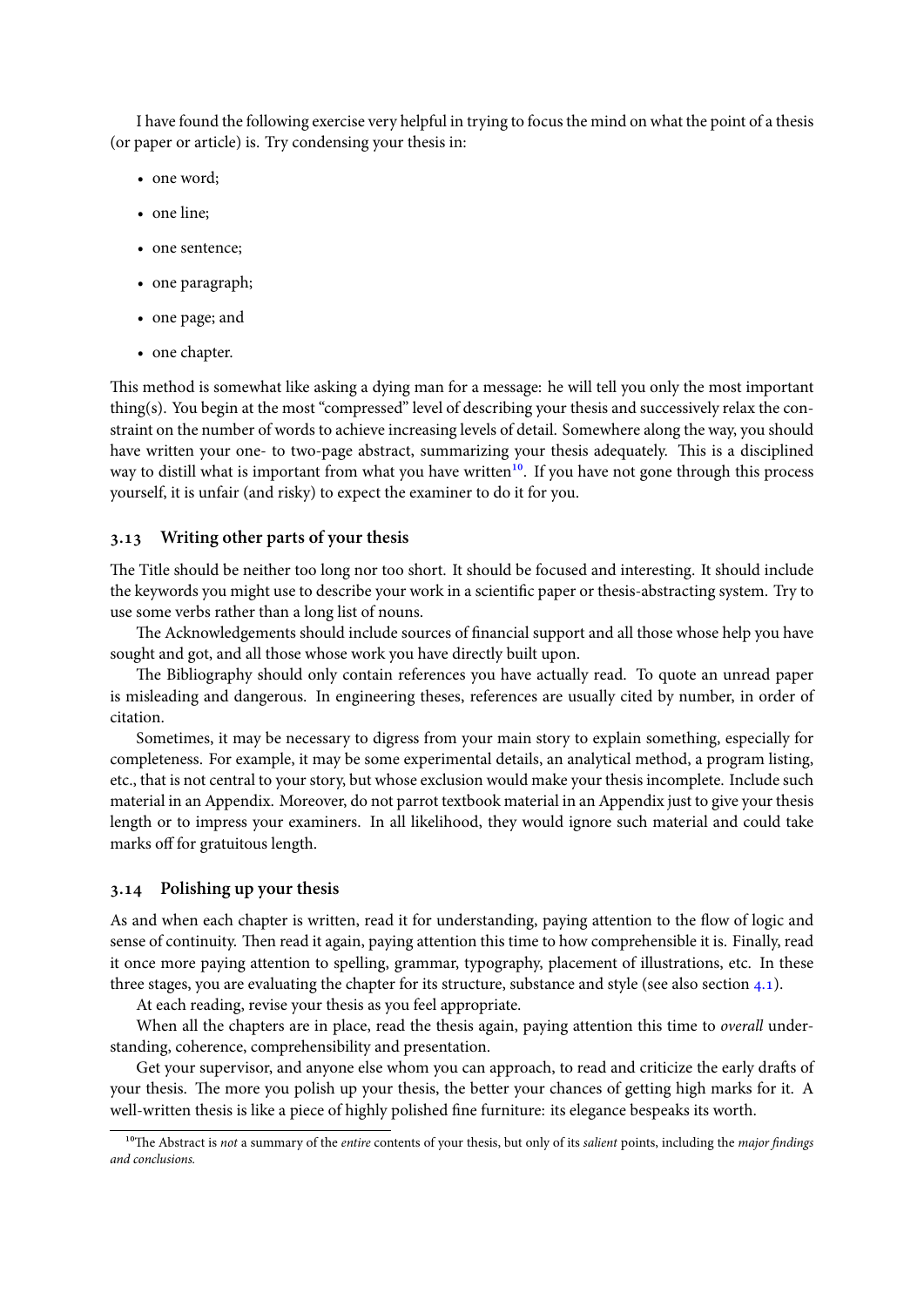#### <span id="page-16-0"></span>3.15 The time element

It is very easy to underestimate the time needed to plan, write and revise your thesis. As a general guideline, allow one to three months for writing up an undergraduate thesis and at least six months for a PhD thesis. As another rule of thumb, triple your initial estimate to arrive at a more realistic time frame.

The task of writing up will not loom large at the end of your project if you have written your thesis in instalments as suggested in this guide.

Do not procrastinate, however much you dislike writing. Remember that writing up is also an integral part of your project or research work. Schroeder gives an interesting analysis, using a self-similar model, of how "…the longer one works on such a project without actually concluding it, the more remote the expected completion date becomes"  $[19, p 157]$ .

This paragraph is addressed especially to PhD students. The period when you are writing up is the period when you are most vulnerable: the excitement of the research is now behind you, your scholarship would be running out or might already have, financial pressures will intensify, and there may be an obligation to work part-time and write up part-time. There may also be attractive job offers vying for your attention. Do not lose motivation during this difficult period. Loss of motivation is one of the principal ways in which you can deprive yourself of your PhD [20]. Write up your thesis and get on with the rest of your life.

#### <span id="page-16-1"></span>**. Do's and Don'ts in Science and Engineering**

- Do keep records as you go along and date them.
- Do systematic work.
- Don't claim precision where it is not justified.
- Don't present a conjecture as a fact.
- Don't plagiarize.
- Don't falsify records or cook up data.

## <span id="page-16-2"></span> **Style: Language**

#### <span id="page-16-3"></span>4.1 The craft of writing good English

Writing good English is a craft. It has to be learned by careful reading and even more careful writing. You must develop your own *style:* no one can teach or bequeath it to you. It helps to read books devoted to the subject  $[21-27]$ , but it helps even more to read exemplars of good writing. I particularly like and recommend the books of the chemist Peter Atkins  $[28, 29]$  and the biophysicist Harold Morowitz  $[30]$ which popularize science. These authors have demonstrated how it is possible to present science simply, correctly and engagingly.

As you progress in developing your own style, you will develop an internal feedback mechanism that will tell you just when the rhythm, length, and structure of a sentence is right, and when it needs revising.

Read what you have written, slowly and carefully. *If you find yourself backtracking for any reason, revise what you have written.* This may be because of bad sentence structure, poor punctuation, excessive sentence length, poorly expressed ideas, or an unfortunate choice of words. Whatever the cause, take the trouble to revise it: if you yourself stumble on your own writing, your reader is bound to stumble too. The least courtesy you can do to your reader is to revise your writing.

*Verbs are words of action*. They infuse life and meaning to your writing. A long catalogue of nouns is lifeless; throw in a verb to add some sparkle!

Style and substance are intertwined. Say *clearly* why the busy reader should give *you* her time and attention, when so many others are clamouring for it, and say this *early*. Think of your writing as a tense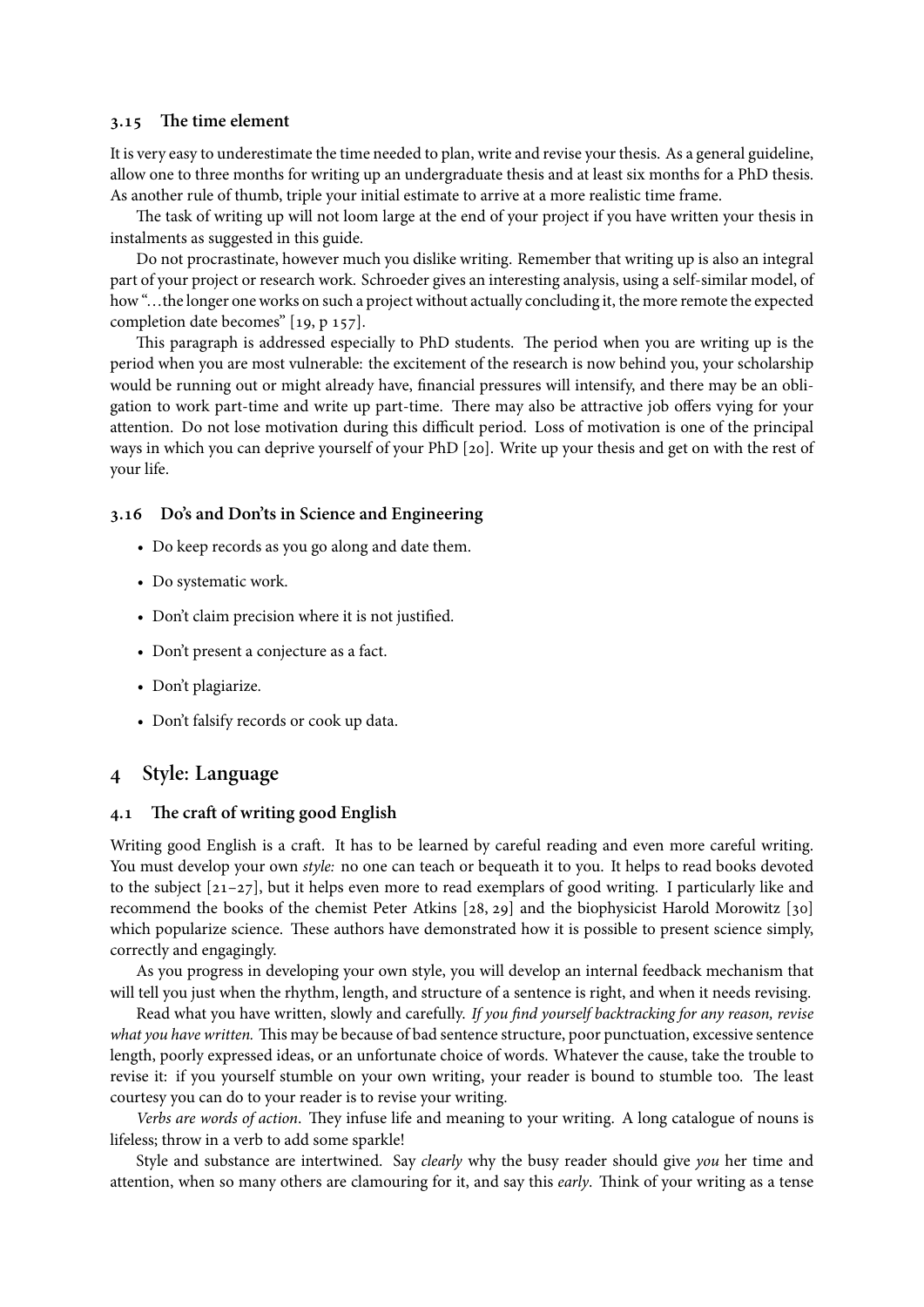wire connecting your reader to you. If everything you say is old hat to the reader, the wire is slack and you have lost your reader to boredom or even sleep. If everything you say is new and not linked to something the reader already knows, the wire is too taut and will break at some point. You will again lose your reader, but this time to incomprehension. Monotony leads to boredom; unpredictability to confusion. You have a duty to keep the reader challenged but not frustrated, engaged but not confused, comfortable but not bored.

The sections that follow are devoted to clarifying what good scientific writing is and should be.

#### **. Ambiguity and clarity**

<span id="page-17-0"></span>Ambiguity has its place. The novel *Finnegans Wake* by the great Irish author James Joyce [31], was first published in 1939. Starting with its title, the novel was open to several interpretations. Indeed, Joyce had claimed that this book "...would keep the professors busy for centuries"  $[32]$  and that is indeed one of its merits. It has proven to be such a rich source of layered meanings that there is at least one interpretive book with a *scientific* flavour, that has a chapter entitled "*Finnegans Wake*: The Complexity of Artificial Life" [33].

*Scientific writing, however, must be unambiguous* and the engineering thesis is no exception. It must communicate clearly, $<sup>11</sup>$  precisely, and briefly. Say what was done; how it was done; why it was done etc.,</sup> following the guidelines of Gopen and Swan in section 3.2, to minimize the possibility of ambiguity and misinterpretation.

#### **. Precision**

Precision distinguishes science as a field of intellectual endeavour. It is vital in quantitative work. Precision allows your work to be repeated by others for verification and extension. Vagueness hides in expressions like "quite small", "a considerable length" etc. Avoid them. They will besmirch your writing and your work.

<span id="page-17-1"></span>Precision, accuracy, and experimental error are an inseparable triad. You should know how they differ and why they are related. If not, read a good text on the subject, for example, Barford [34], or Topping [35]. Precision is related to *resolution* of measurements; accuracy, to *fidelity* with truth; and error with *departure* from truth. All measurements embody errors, limited by technique, instrumentation and other factors.

Do not record a measured voltage, for example, to five decimal places simply because a digital multimeter displays it to that many decimal places. Generally, if a measured voltage is quoted as V, it means the value could be in error by *half the least significant digit*, i.e., the true value lies within the interval  $5 \pm 0.5$  V. Two other popular conventions used in stating experimental results are:  $\langle v \rangle \pm \sigma_v$  and  $\langle v \rangle \pm 3\sigma_v$  where  $\langle v \rangle$ is the mean of a series of measurements of voltage, *v*, and  $\sigma_v$  is the standard deviation. State the convention you have used in your thesis and stick to it throughout.

#### **. Brevity**

<span id="page-17-2"></span>Each of us is faced with more information than we can cope, let alone digest. The reader of your thesis is no exception. As a courtesy to your reader, be brief. Repetition frustrates the able reader. However, brevity must not be at the expense of clarity or precision. *Avoid saying the same thing twice except by choice.* Eschew expressions like "in order to", "as a result of", etc. When revising your thesis, try deleting phrases and expressions that are "fillers"; in most cases, what remains would be clearer and read better.

The use of acronyms is convenient and often unavoidable in specialist writing. Some acronyms like "laser", $^{12}$  have become entrenched in the common vocabulary. However, acronyms hold other, darker attractions, especially for students: they may be used to advertise the writer's erudition $1<sup>3</sup>$  or to separate the cognoscenti from the "ignoscenti". Such use of acronyms is best avoided, or it could lead to their proliferation, [an](#page-17-3)d the disease, *acronymosis*,<sup>14</sup> which destroys readability and sacrifices clarity for brevity.

<sup>&</sup>lt;sup>11</sup>Those for whom English is a second language sometimes mistakenly think that good English shou[ld b](#page-17-4)e convoluted. This is not true. Good English is clear and easy to read and understand. The cardinal rule is to *keep it simple.* 

<sup>&</sup>lt;sup>12</sup> Light *Amplification* by *Stimulated Emission* of *Radiation*.

<sup>&</sup>lt;sup>13</sup>SMTP sounds so much more learned [\(an](#page-17-5)d complicated) than "Simple Mail Transfer Protocol" when used in the context of e-mail.

<span id="page-17-5"></span><span id="page-17-4"></span><span id="page-17-3"></span><sup>&</sup>lt;sup>14</sup>I am indebted to Prof. David Lindsay for introducing me to this priceless word.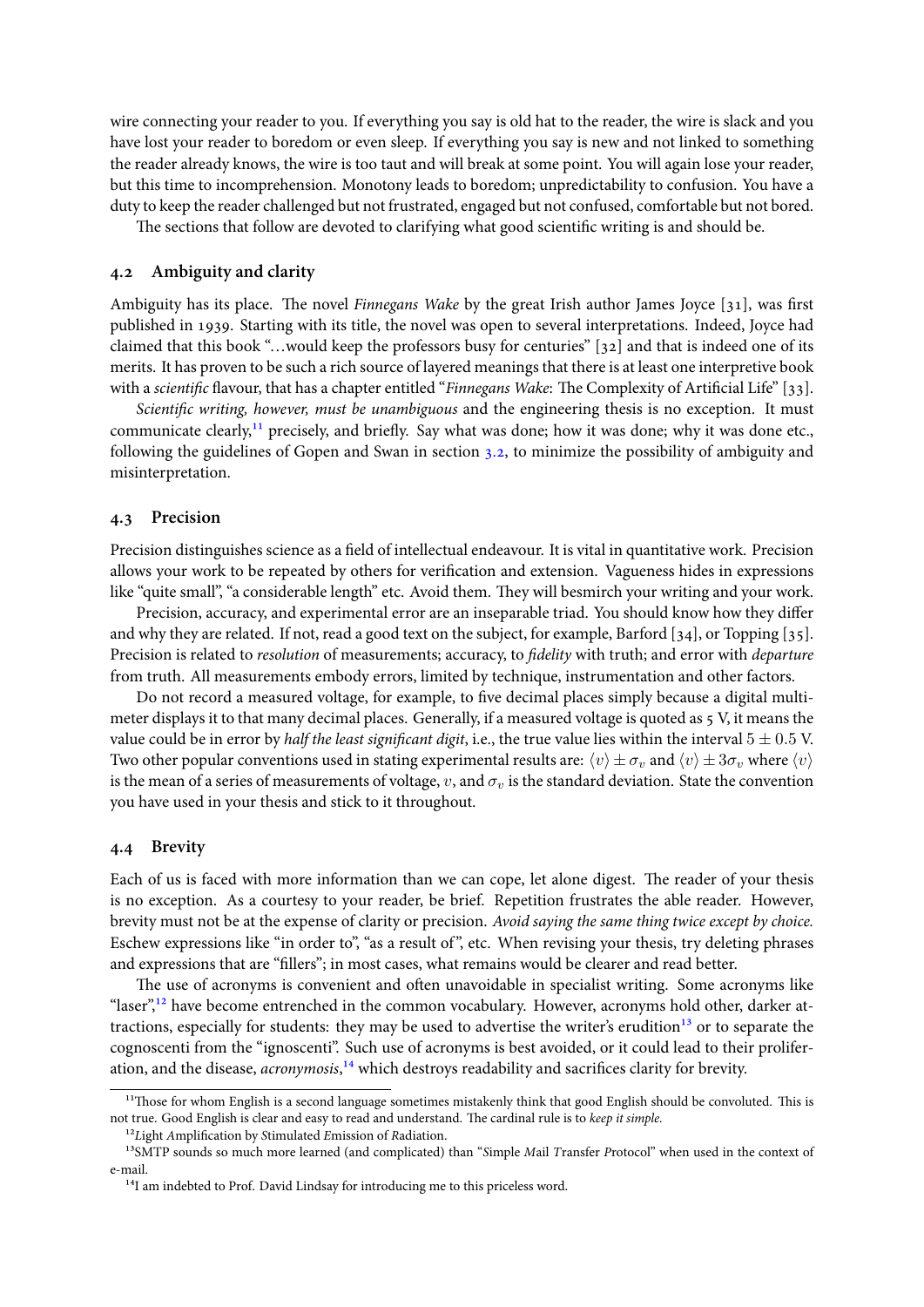## **. Examples of what to avoid**

Lindsay [5] gives ten categories of cumbersome expressions that should be avoided in writing a scientific paper or thesis. These are summarized below (using his examples, mostly):

- <span id="page-18-0"></span>. *Clusters of nouns.* When clustered together, all nouns, except the last, function as adjectives. Avoid expressions like "chemical healing suppression" and say instead, "suppression of healing *by* chemicals", or "suppression *of* chemical healing", or whatever else you intended to mean. Use prepositions to make your meaning clear.
- . *Adjectival clauses.* Instead of "an innovation based return on investment culture", say "a culture *of* innovation based on return-on-investment" or whatever you actually meant to say. Again, use prepositions to make your meaning clear, even if this construction is longer.
- 3. Subordinate clauses at the beginning. This style puts the unimportant bits first and the important ones later. It may be good electronics to do so (LSB<sup>15</sup> first), but it is bad English. Avoid beginning sentences with constructions like "Despite the fact that ...", "Notwithstanding the fact that ...", etc. Compare these two versions:

Thus, although there were too few plots<sup>16</sup> to show all of the interactions which we sought [subordinate clause, apologetic], under the conditions of the experiment [subordinate phrase, conditional], copper and zinc acted additively  $[5, p 47]$ .

Thus, copper and zinc acted additively [un](#page-18-2)der the conditions of our experiment, although there were  $\ldots$  [5, p 47]

The second sentence certainly reads better. It is also a good example of putting the important information in the *topic position*, which is at the beginning (see section 3.2).

- . *Nouns instead of the verbs from which they are derived.* Avoid writing "Recording of pulse rates was made"; instead write, "Pulse rates were recorded". We have improved the original sentence in three ways by doing this. We have:
	- (a) replaced the original *dummy* verb "made" with the *genuine* verb "recorded";
	- (b) shortened the sentence; and
	- (c) sharpened the impact.
- . *Use of filler verbs.* Do not write "We conducted a study of group III-V compounds"; instead say, "We studied group III-V compounds". The second sentence has five words; the first, eight. Again, a dummy verb has been replaced with a genuine verb and the sentence has been shortened and strengthened. Examples of dummy-verb constructions to be avoided are "to be present", "to occur", "to perform", "to obtain", etc.
- . *Use of passive voice rather than active voice.* Passive voice is appropriate when the doer of an action is unknown or is irrelevant. Otherwise, passive voice lengthens and weakens the sentence, whereas active voice is direct, succinct and more forceful. Compare "Patients were observed by two people for signs of abnormal behaviour"  $[5, p 49]$  with "Two people observed the patients ..."  $[5, p 49]$ .
- <span id="page-18-3"></span>. *Use of imprecise words.* Do not use words like "quite", "some", "considerable", "a great deal", etc. in scientific writing. It is imprecise and unhelpful to the reader. Be quantitative: you are writing an engineering thesis. Sometimes, you may wish to avoid numerical precision for some compelling reason. If you want to avoid writing "Fifty-two percent of the images were correctly classified", do not say "The majority of the images were correctly classified", but rather "Slightly over half the images were correctly classified".

<sup>&</sup>lt;sup>15</sup>Least Significant Bit

<span id="page-18-2"></span><span id="page-18-1"></span><sup>&</sup>lt;sup>16</sup>Plot of ground, presumably. My footnote.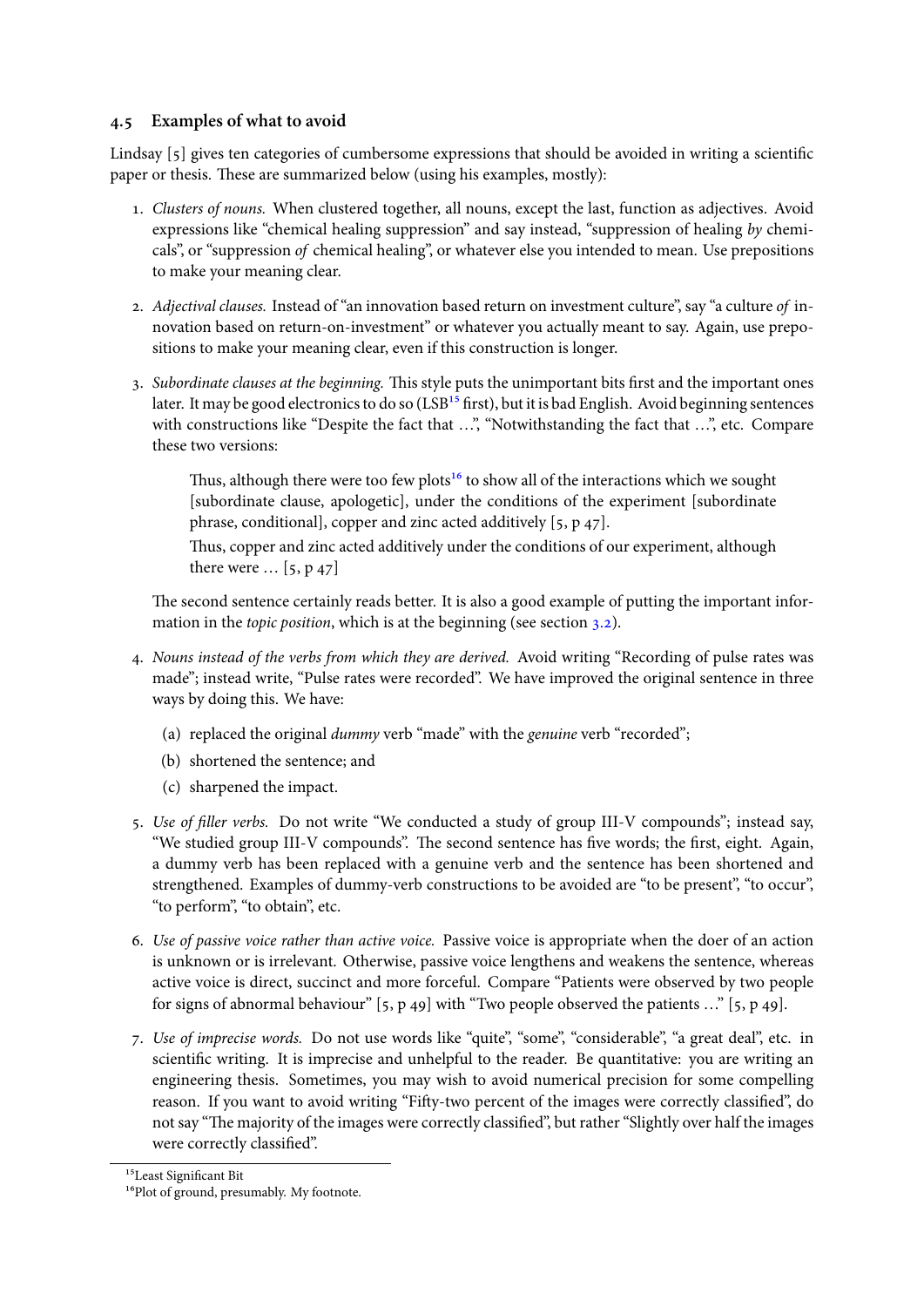- . *Use of compound prepositions.* Debaters and politicians use expressions like "in the case of ", "in respect of ", etc., usually to gain time to think of a proper answer during a debate or a press conference. Such expressions dilute the force of the simple, direct statement: they have no place in your thesis.
- . *Multiple negatives.* A double negative, when used carefully, has impact or conveys just the right shade of meaning. Multiple negatives do not. They serve only to confuse and should be avoided. What does "not unreasonably inefficient" really mean? Anytime you cause your reader to backtrack or pause for mental breath to take in meaning, you have done yourself and your reader a disservice. (Remember the reflections on the transmission line in section  $3.2$ .)
- . *Unfamiliar abbreviations and symbols.* Stick to SI units and prefixes. If you *have to* introduce a new unit called a *flip* make sure that you define it somewhere, introduce an abbreviation consistent with the SI system, use SI prefixes, and stick with your [nom](#page-9-0)enclature all through.

#### **. Punctuation**

<span id="page-19-0"></span>Good punctuation makes reading easy. The simplest way to find out where to punctuate is to read aloud what you have written. Each time you pause, you should add a punctuation symbol. There are four major pause symbols, arranged below in ascending order of "degree of pause":

- *Comma.* Use the comma to indicate a short pause or to separate items in a list. A pair of commas may delimit the beginning and end of a subordinate clause or phrase. Sometimes, this is also done with a pair of "em dashes" which are printed like this: —.
- *Semi-colon.* The semi-colon signifies a longer pause than the comma. It separates segments of a sentence that are "further apart" in position, or meaning, but which are nevertheless related. If the ideas were "closer together", a comma would have been used. It is also used to separate two clauses that may stand on their own but which are too closely related for a colon or full stop to intervene between them.
- *Colon*. The colon is used before one or more examples of a concept, and whenever items are to be listed in a visually separate fashion. The sentence that introduced the itemized list you are now reading ended in a colon. It may also be used to separate two fairly—but not totally—independent clauses in a sentence.
- *Full stop or period.* The full stop ends a sentence. If the sentence embodies a question or an exclamation, then, of course, it is ended with a question mark or exclamation mark, respectively. The full stop is also used to terminate abbreviations like etc., (for et cetera), e.g., (for exempli gratia), et al., (for et alia) etc., but not with abbreviations for SI units.

The readability of your writing will improve greatly if you take the trouble to learn the basic rules of punctuation given above. For further guidance on punctuation, I recommend the books by Carey [36], Gowers  $[26]$ , and Vallins  $[21, 22]$ .

#### 4.7 The I/We Active/Passive controversy

<span id="page-19-1"></span>There is a pervasive belief that because scientific writing should be objective, one should avoid the first person singular pronoun ' $I^{17}$ . This belief is embedded in another deeper conviction: scientific writing must be in the passive voice, again in the interests of objectivity, because the subject 'I' is thereby avoided. Some of those who hold these views are passionate about them. Others, are less dogmatic (see for example, Lindsay  $\lceil 5 \rceil$  and item 6 of section 4.5). So what is acceptable and what is not? Is there any "right way"?

I read the writings of F[ara](#page-19-2)day, Maxwell, and Rayleigh to get some light on the matter, and have discovered the following:

<span id="page-19-2"></span><sup>&</sup>lt;sup>17</sup>The plural, 'we' some[ho](#page-18-3)w seems mo[re ac](#page-18-0)ceptable, perhaps because it has royal connections!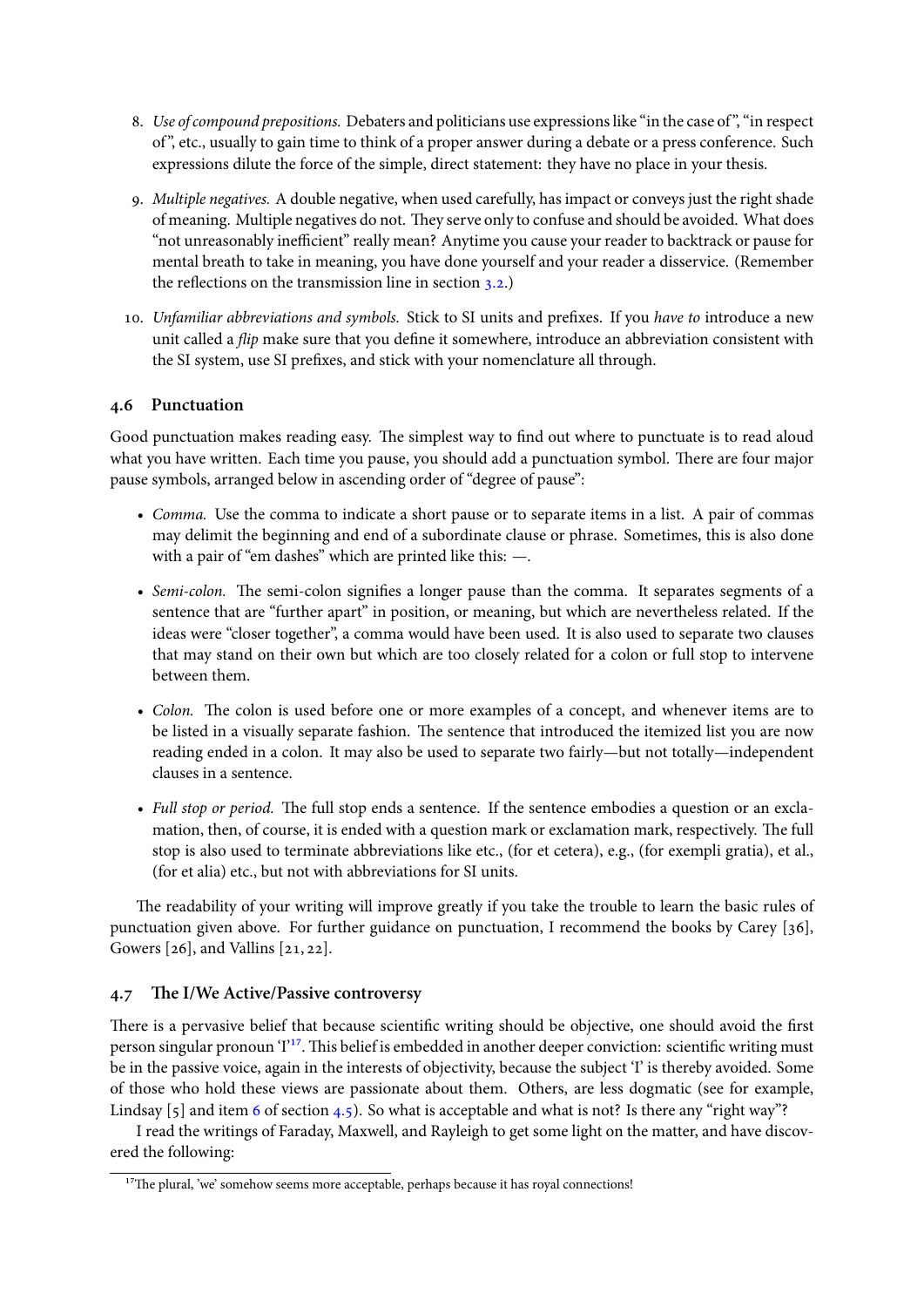1. The first person singular pronoun, 'I', is used by them liberally when they describe experiments they have themselves performed, or where they introduce new nomenclature, or when they refer to their personal conjectures or beliefs. I suspect that this practice springs from the times when papers were literally *read* at meetings of learned societies before they appeared in journals. The use of 'I' was both natural and authoritative in that context. Examples of the use of 'I' are given below:

Many bodies are decomposed directly by the electric current, their elements being set free; these I propose to call *electrolytes*. Water, therefore, is an electrolyte.—*Michael Faraday* in [37, p 113]

I have recently been engaged in describing and defining the lines of magnetic force …*i.e.* those lines which are indicated in a general manner by the disposition of iron filings or small magnetic needles, around or between magnets; ...—*Michael Faraday* in [38, p 407]

I first observed this peculiarity of my eyes when observing the spectrum formed by a very long vertical slit. I saw an elongated dark spot running up and down in the blue, as if confined in a groove, and following the motion of the eye as it moved up or down the spectrum, but refusing to pass out of the blue into other colours.—*James Clerk Maxwell* [39, p 435]

It is now, I believe, generally admitted that the light which we receive from the clear sky is due in one way or another to small suspended particles which divert the light from its regular course.— *Lord Rayleigh* [40, p 87]

2. The first person plural pronoun, 'we' is used when stating facts, assumptions or previously derived results; in (mathematical) proofs; and especially in textbooks where a didactic tone is normal. The use of 'we' conveys the impression of a dialogue between writer and reader: something that is lacking with 'I'. Here are some examples:

When we turn to radiation phænomena, then we obtain the highest proof, that though nothing ponderable passes, yet the lines of force have a physical existence independent, in a manner, of the body radiating, or of the body receiving the rays.—*Michael Faraday* [38, p 409]

We have used the phrase Lines of Force because it has been used by Faraday and others. In strictness, however, these lines should be called Lines of Electric Induction.—*James Clerk Maxwell* [41, p  $|98|$ 

We have seen that the electrical charge on the surface of the glass is attracted by the rubber.—*James Clerk Maxwell* [41, p 318]

The symmetry also requires that the intensity of the scattered light should vanish for the ray which would be propagated along the axis; for there is nothing to distinguish one direction transverse to the ray from another. We have now got what we want.—*Lord Rayleigh* [40, p 89]

. Passive voice is used in textbooks and in describing facts, and experiments done by others, or where it does not matter who did the experiments:

There was also another effect produced, especially by the use of large electrodes, which was both a consequence and a proof of the solution of part of the gas evolved there. The collected gas, when examined, was found to contain small portions of nitrogen. This I attribute to the presence of air dissolved in the acid used for decomposition.—*Michael Faraday* [37, p 127]

In each cell the copper plate is placed horizontally at the bottom and a saturated solution of sulphate of zinc is poured over it.—*James Clerk Maxwell* [41, p 397]

There are two methods by which the pitch of a resonator may be determined without the use of a stream of air. The simplest, and in many cases the most accurate, method consists merely in tapping the resonator with the finger or other hammer of suitable hardness, and estimating with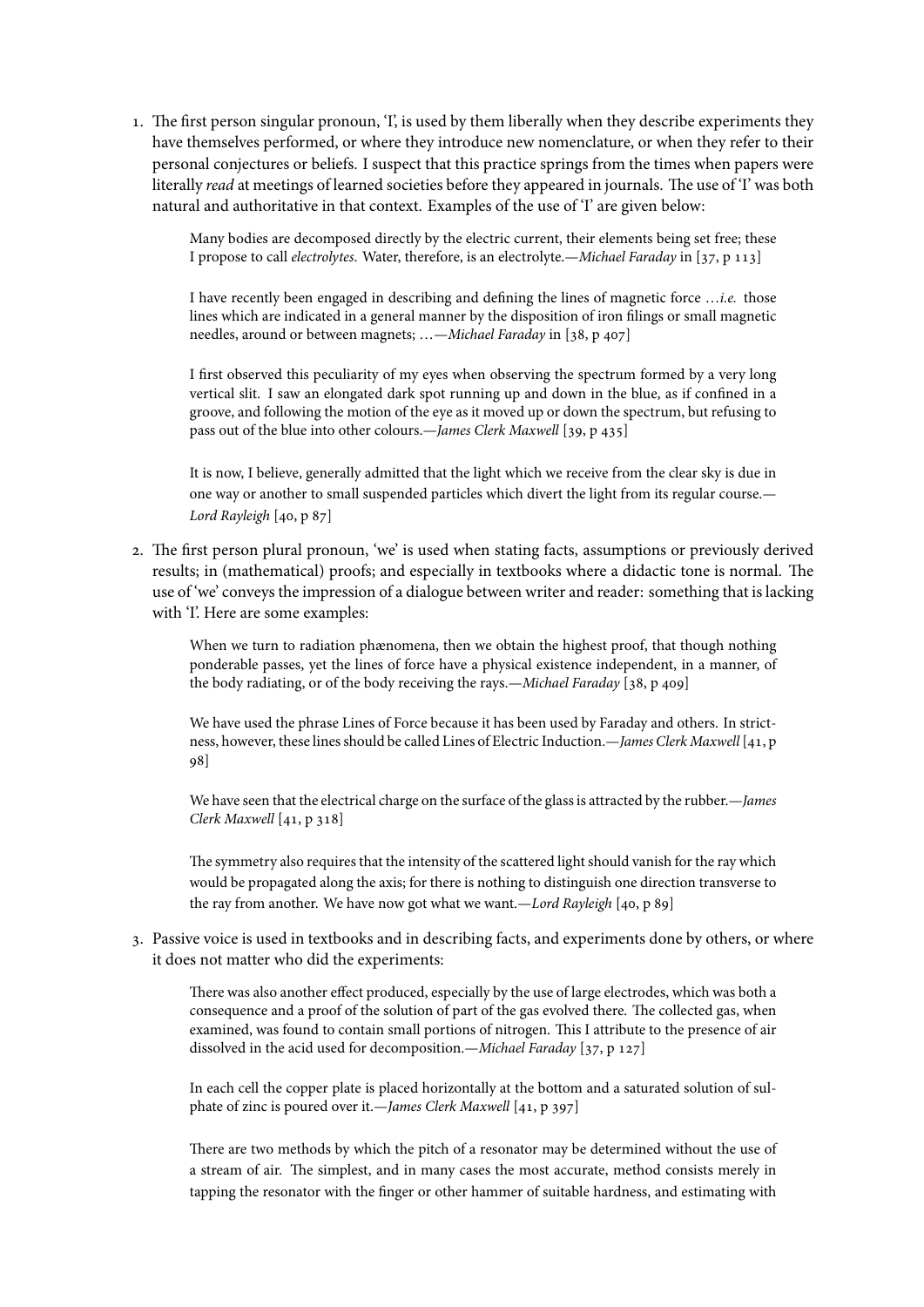the aid of a monochord the pitch of sound so produced....The other method is one of which I have had a good deal of experience, and which I can rely upon to give results of moderate accuracy. It consists in putting the ear into communication with the interior of a resonator, and determining to what note of the scale the resonance is loudest.—*Lord Rayleigh* [40, p 320]

It is clear that some very eminent scientists had no hesitation in using the first person singular pronoun "I" to describe what they did, perceived or inferred. This usage is direct and is preferable to the passive voice, especially when used to describe what *you yourself* did. If, for modesty or other reasons, you are uncomfortable with using the pronoun "I", use the passive voice instead, but *not* the first person plural pronoun "we", which is inappropriate for two related reasons:

- . You are describing work that you have *individually* done rather than some *collective* effort for which the plural number would be apt.
- 2. The University regulations are clear, especially for the PhD thesis, that *your original* work and contributions must be clearly distinguished from that of others [2]; again the plural number would be incorrect when describing this work.

#### **. Examples of good writing**

<span id="page-21-0"></span>I now present two examples of good scientific writing with some commentary:

An atom is a body which cannot be cut in two. A molecule is the smallest portion of a particular substance. No one has ever seen or handled a single molecule. Molecular science, therefore, is one of those branches of study which deal with things invisible and imperceptible by our senses, and which cannot be subjected to direct experiment.—*James Clerk Maxwell* [39, p 361]

This is one of the founding fathers of the kinetic theory of gases holding forth on his home ground. These are the opening lines of a paper entitled *Molecules*, originally delivered before the British Association and published in *Nature*, Vol. VIII.

Maxwell uses the etymology of the word atom—from the Greek ατομος or *atomos*, which means "not cuttable"—to define it clearly and directly. The expression "cannot be cut in two" is more picturesque and powerful than the usual textbook definition, "smallest indivisible particle", that we have been brought up on. He then progresses to molecules and provokes our *interest* in what these mysterious, invisible, imperceptible entities might be. We are left anticipating what ingenious experiments he might have devised to demonstrate the existence and properties of molecules. If you can draw your reader into your work like this, you have written a good thesis.

Now for the second example:

A structure is an arrangement of particles, such as atoms, molecules, or ions. For example, a crystal is a definite structure. It is distinct from a gas, a liquid, or even a splodge<sup>18</sup> of butter, because in these the arrangements of particles are indefinite. Whereas in a crystal we can be sure to find a particle at some definite location relative to another, …in the "structureless" states of gases, liquids, and amorphous solids, the relative locations of particles are indefinite …

We can summarize these remarks (and sow the seed for the generaliza[tio](#page-21-1)n) by saying that the particles of crystalline solids are arranged *coherently*: the locations are *correlated*. In contrast, in gases (and to a smaller extent in liquids) the locations are uncorrelated. The idea that *structure signifies coherence*, with orderly regiments of particles, whereas *lack of structure signifies incoherence,* with a hodge-podge of locations, neatly captures solids as structures but allows gases to escape as structureless.—*Peter Atkins* [, pp  $179 - 180$ 

<span id="page-21-1"></span><sup>&</sup>lt;sup>18</sup>The use of a colloquial expression like "splodge" is permissible because the extract is from a book written to popularize science.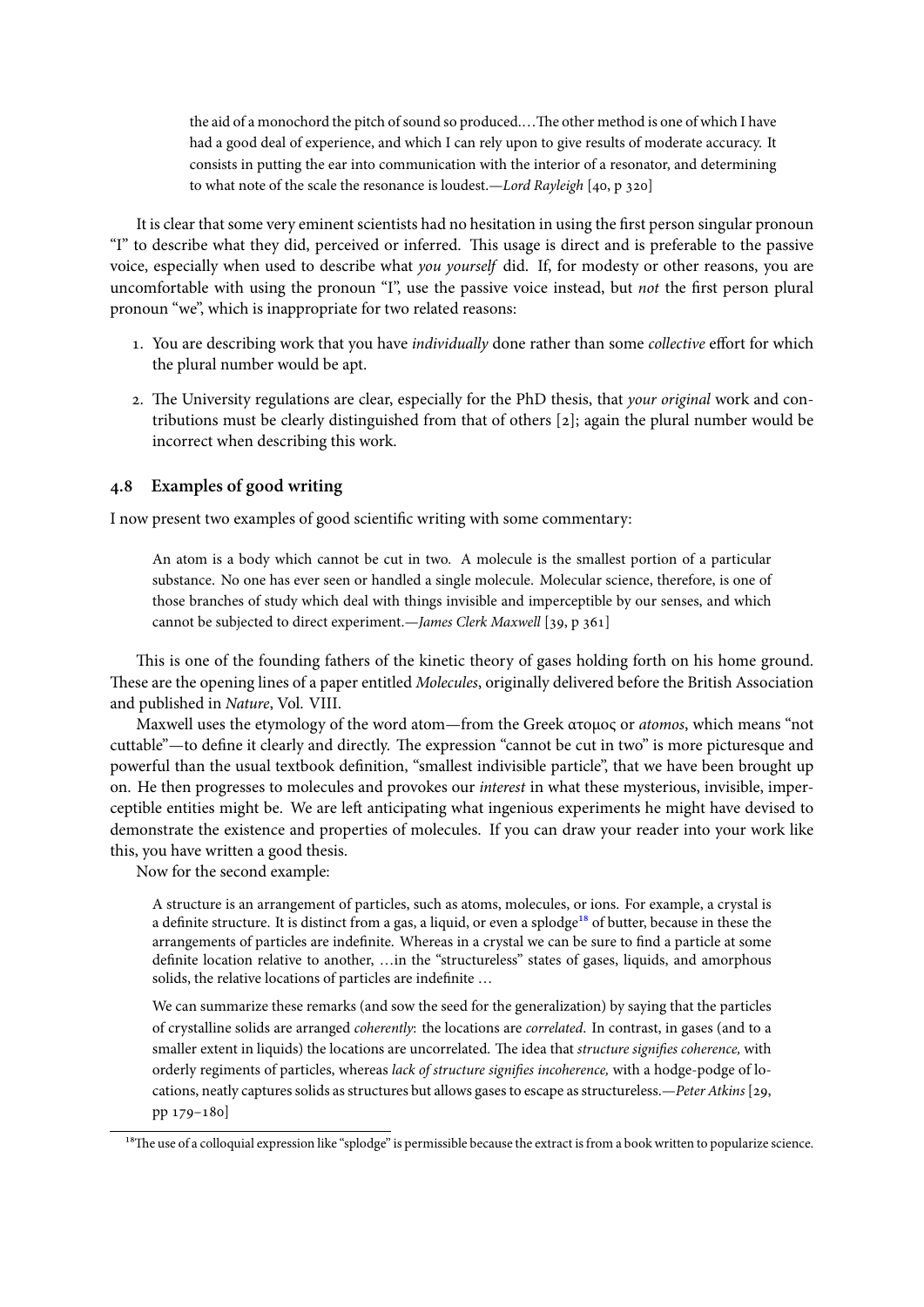This is a fine example of leading the reader from the known to the unknown, progressively increasing the complexity of ideas. Atkins paints a picture in words, first relating structure to regularity in position. Then he moves on to the more mathematical and subtler concept of coherence and relates it to structure. The last sentence summarizes and binds together the three ideas: structure, positional regularity, and coherence. The parenthetical statement "sow the seed for the generalization" again keeps the reader anxiously waiting for the rabbit out of the hat.

## **. Spelling and grammar**

<span id="page-22-0"></span>Check the spelling of all words in your thesis, *including those in your bibliography*, using a good spellingchecker. Use Australian or British spelling consistently throughout. There is some confusion about which spelling is correct : "organize" or "organise". British usage *allows both* [26, p 239] where appropriate, as in this case. The only exceptions are words like "surmise" which are never spelt with a "z" at all. Be consistent, once you have made your choice and do not mix "organize" with "organise" in your thesis. Note also that most spelling-checker programs are unaware of the advice of authorities like Gowers [26]. If your spellingchecker does not pick up repeated words like "the the", write a simple program to warn you of them. Check also that you have not written "and" where you meant "an" and vice versa. Such errors will not be trapped by a spelling-checker. Be careful with grammar-checkers: I do not trust them.

If there are glaring spelling errors in your thesis, examiners will get the impression that it is "poorly finished" and will not rate it highly for presentation. Time spent in checking spelling and grammar is therefore time well spent.

# **Style: Layout**

<span id="page-22-1"></span>The layout is the packaging for your thesis. A pleasing font and adequate margins make your thesis visually attractive. The convention is to choose a font with serifs (e.g., Times Roman) for the main text and a sans serif font (e.g., Helvetica) for text *inside* diagrams. All figure captions should be in the same font as the main text, preferably at one size smaller. The details of thesis layout are considered next.

## **. Format**

<span id="page-22-2"></span>The regulations governing size of paper, size of margins, etc., vary with Department and University. At UWA, the regulations for an Engineering thesis are in harmony with the layout of the PhD thesis, where an extra left margin should be allowed for binding the thesis. In the year 2000, theses had to meet the following criteria:

Theses are not restricted to one volume. They should be double or one and a half space typed on A4 paper with a left hand margin of  $4$  cm. There should be a  $2$  cm margin on all other edges. Typing on both sides is encouraged, and margins should be mirrored accordingly. [2]

The actual regulations may vary with time and the interested student is referred to the web site  $[2]$ .

## **. Word Processor vs Markup Language**

<span id="page-22-3"></span>Until the 1980s, theses were typed on typewriters and diagrams drawn by hand. This has changed with the advent of personal computers. You now type your own thesis at a computer terminal and use a word- or document-processing program to produce letter-perfect output. Microsoft Word and Corel WordPerfect are examples of WYSIWYG<sup>19</sup> word-processing programs, while T<sub>E</sub>X and  $\mathbb{F}$ <sub>EX</sub> are examples of markup languages used in a document-processing system. If you do not know the difference between the two, you should browse the web and find out, before making an informed choice about which to use. I shall refrain from advising because I hav[e a](#page-22-4) marked preference.

<span id="page-22-4"></span>¹⁹*W*hat *Y*ou *S*ee *I*s *W*hat *Y*ou *G*et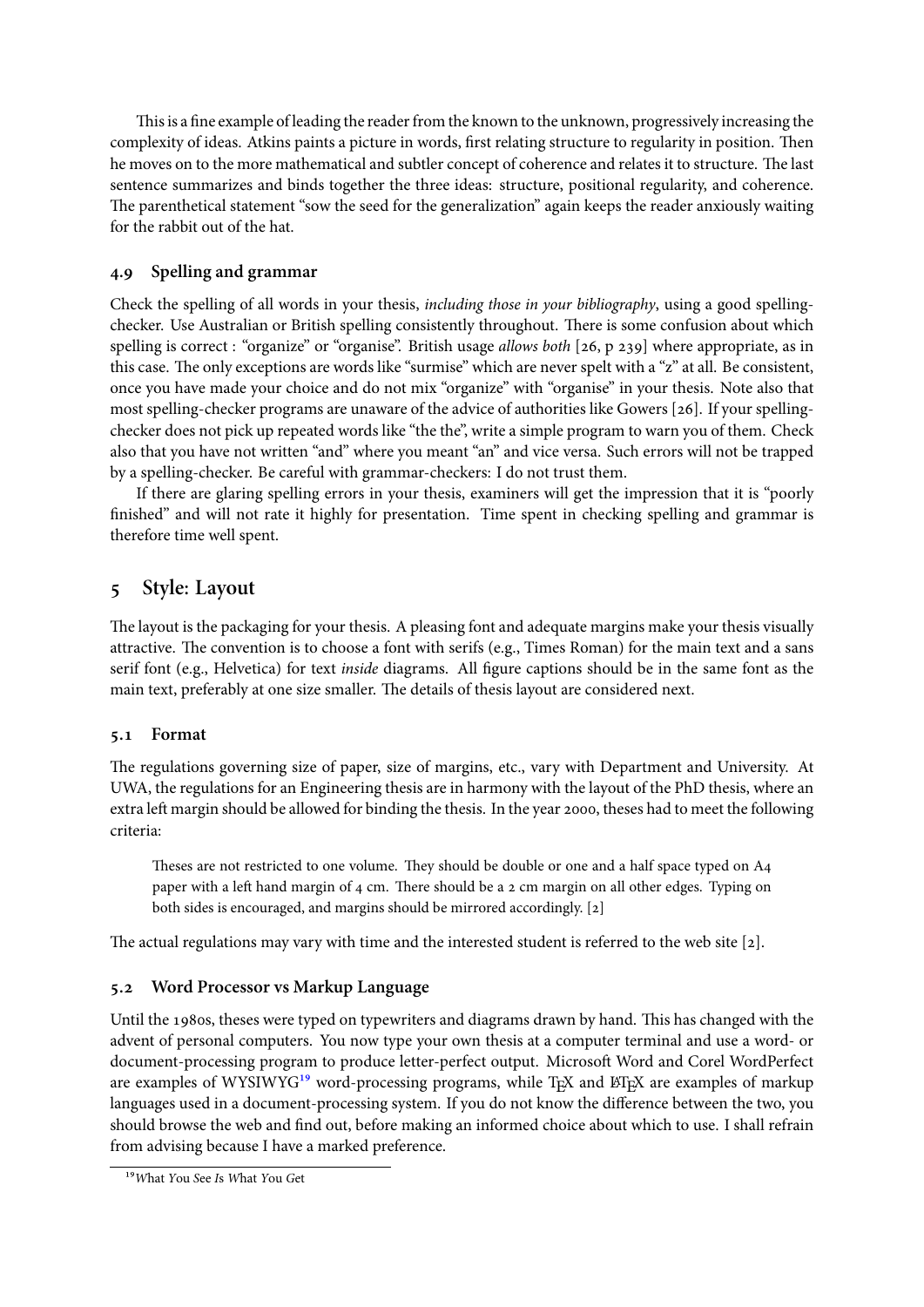#### <span id="page-23-0"></span>**. Diagrams, Graphs and Tables**

By its very nature, scientific writing includes the *judicious* use of diagrams, graphs and tables. When do you present your results using a graph and when do you tabulate them?

A table invokes an expectation of regularity. So present in a table dull, unremarkable data that must nevertheless be presented. Make sure that your variables are in different columns. Your rows for any given column should represent different observations of a given variable.

A graph should be reserved for exciting findings or interesting, but unexpected results. Trends, departures from trends, dramatic behaviours of variables, etc., are good candidates for graphs.

Caption all diagrams, graphs, and tables so that they may be read by themselves, independently of the main text, by a reader who wants only to skim your work. It is discourteous to embed the explanation or commentary for a diagram or graph somewhere in the text and let the skimmer hunt for it.

Refer in your text to every diagram, graph, and table, especially in the sections where you present and discuss your results.

The ready availability of graphical software should not entice you into presenting everything indiscriminately in pictorial form. Emphasis is rightly gained with sparing and selective use; and this applies to the use of diagrams, graphs, italics and bold typeface.

Three books that give helpful guidance on presenting diagrams, graphs and tables are:  $[18, 42, 43]$ .

#### <span id="page-23-1"></span>**. Table of Contents, Bibliography and Index**

There are facilities to generate the table of contents, bibliography and index automatically using word- or document-processing programs. Learn how to use them and unburden yourself from the bookkeeping that goes with manually numbering references, figures, etc. You have more than enough on your plate, writing a good thesis, to fritter away your attention on such minutiae.

## <span id="page-23-2"></span> **Conclusions**

Writing a thesis well is simple, if you know how. There are three aspects: structure, substance and style, but all three are entwined.

Start at the beginning by keeping good records. Understand what it is you are doing and why. Be clear what story you are going to tell. Keep the hypothesis to the fore always. Stick to the thesis structure you have been given.

Start writing your Experimental Chapters first. If you have done a Literature Review, write it next. Then complete the rest: Conclusions, Introduction, and Summary, in that order. The other bits and pieces like the Appendices may be written as you go along.

Think, plan, write, revise. Think clearly and write carefully. Clarity, precision and brevity are the three watchwords. Leave no gaps in the chain of logic or ideas you express. Avoid verbiage. Avoid clutter. Develop your own writing style by careful reading and even more careful writing. Polish what you have written by repeated reading and revision. Ask your supervisor to critique your thesis draft and amend it accordingly.

Enjoy writing your thesis and good luck!

## **Acknowledgements**

I am grateful to Professor Yianni Attikiouzel, Dr Chris deSilva, Mr James Devenish, Mr Murrie Jupp, Professor Peter Hartmann, Mr Peter Jones, Emeritus Professor David Lindsay, and Dr John Morris for their helpful comments on earlier drafts of this guide. I also thank Professor Attikiouzel for ensuring the correctness of the Greek etymology that is given here.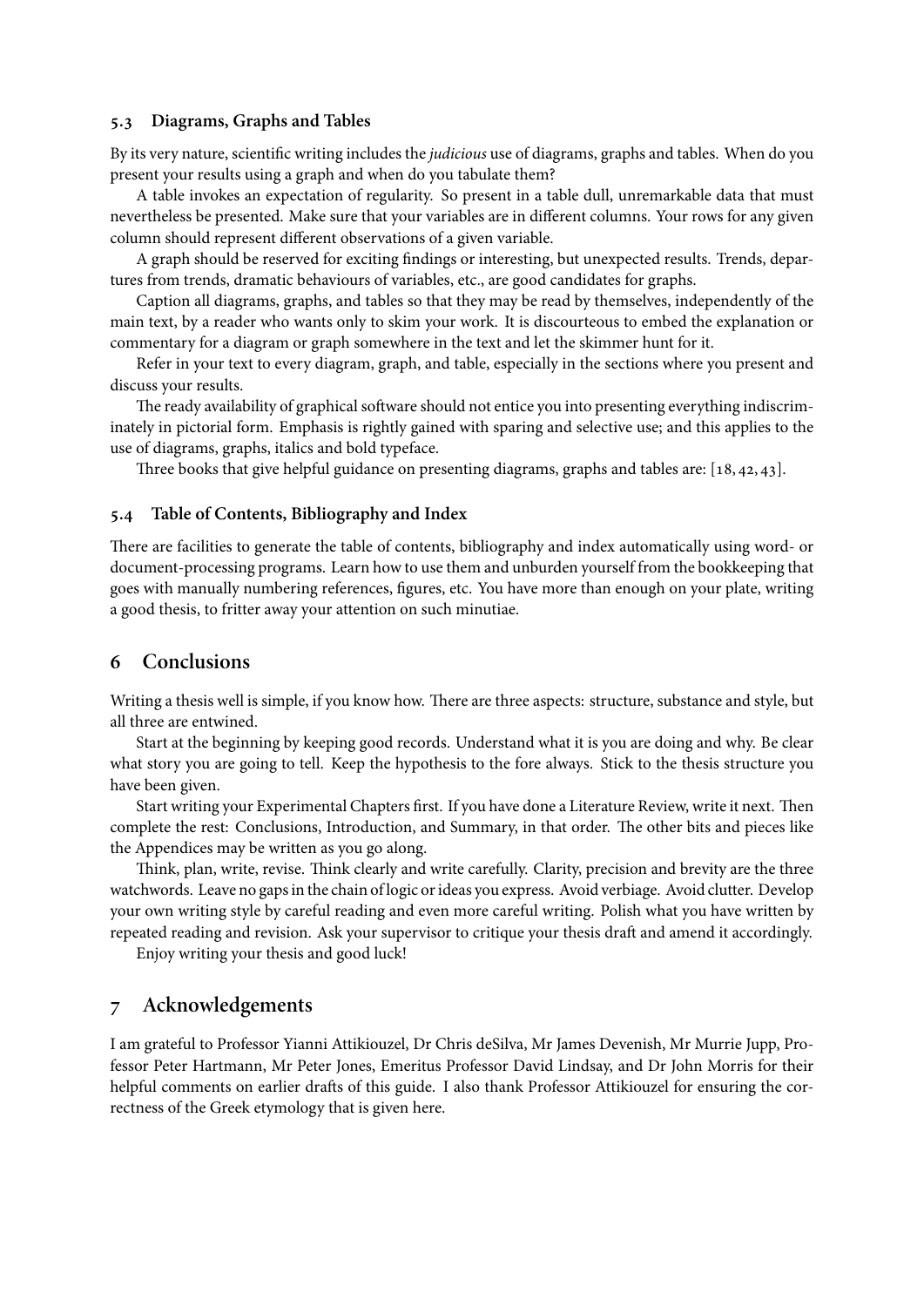# **References**

- [1] D. Thompson, ed., *The Concise Oxford Dictionary of Current English*. Oxford, UK: Oxford University Press, 9th ed., 1995.
- [2] The University of Western Australia, "Doctor of Philosophy Regulations." [web page], 30 August 1999. http://www.acs.uwa.edu.au/research/phd/regs.html [cited 29 February 2000].
- [3] Honours Working Party, "Honours Working Party Report: 30 June 1999 (Amended 14 July 1999)." [web page], 10 August 1999. http://www.acs.uwa.edu.au/reg/internal/sec/hwp/6.htm [cited 29 February 2000]; Internal report of The University of Western Australia.
- [4] The University of Western Australia, "PhD Examination Procedures." [web page], 13 January 2000. http://www.acs.uwa.edu.au/research/phd/exam.html; [cited 29 February 2000].
- [] D. Lindsay, *A Guide to Scientific Writing*. Melbourne, Australia: Addison Wesley Longman Australia, 2nd ed., 1997.
- [] R. Barrass, *[Scientists Must Write: A guide to better writing fo](http://www.acs.uwa.edu.au/research/phd/exam.html)r scientists, engineers and students*. London, UK: Chapman & Hall, 1991.
- [7] P. B. Medawar, *The Strange Case of the Spotted Mice and other classic essays on science*. Oxford, UK: Oxford University Press, 1996.
- [8] K. F. Schaffner, *Nineteenth-Century Aether Theories*. New York, USA: Pergamon Press, 1972.
- [9] L. Carroll, *The Annotated Alice: Alice's Adventures in Wonderland and Through the Looking Glass. Har*mondsworth, Middlesex, UK: Penguin Books, 1978. Illustrated by John Tenniel; with an Introduction and Notes by Martin Gardner.
- [] M. Faraday, *Faraday's Diary: Being the Various Philosophical Notes of Experimental Investigation made* by Michael Faraday during the years 1820-1862, vol. II, Aug 25 1832-Feb 29 1836. London, UK: G Bell and Sons, 1932. edited by Thomas Martin.
- [11] M. E. Van Valkenburg, *Network Analysis*. Englewood Cliffs, NJ, USA: Prentice-Hall, 3rd ed., 1974.
- [12] B. P. Lathi, *Signals, Systems and Communication*. New York, USA: John Wiley & Sons, 1965.
- [13] G. D. Gopen and J. A. Swan, "The science of scientific writing," *American Scientist*, vol. 78, pp. 550–558, 1990.
- $[14]$  Y. Attikiouzel, "Writing the PhD Thesis." Private verbal communication, as the author's PhD supervisor, Centre for Intelligent Information Processing Systems, Department of Electrical and Electronic Engineering, The University of Western Australia, Nedlands, WA 6907, Australia, 1993-1996.
- [] D. Lindsay, "Writing and Publishing in Scientific Journals." Staff Development Programme entitled "Writing and Publishing in Scientific Journals" organised on 3 June 1999 by the Centre for Staff Development, The University of Western Australia, Nedlands, WA, Australia, 1999.
- [16] P. Hartmann, R. Fraser, and P. Maddern, "The characteristics of a good thesis." Discussion during Staff Development Programme entitled "Supervising Postgraduate Students" organised on 29 March 1999 by the Centre for Staff Development, The University of Western Australia, Nedlands, WA, Australia, 1999.
- [17] T. Buzan and B. Buzan, *The mind map book*. London, UK: BBC Books, revised ed., 1995.
- [18] D. Holtom and E. Fisher, *Enjoy Writing Your Science Thesis or Dissertation!: A step by step guide to planning and writing dissertations and theses for undergraduate and graduate science students*. London, UK: Imperial College Press, 1999.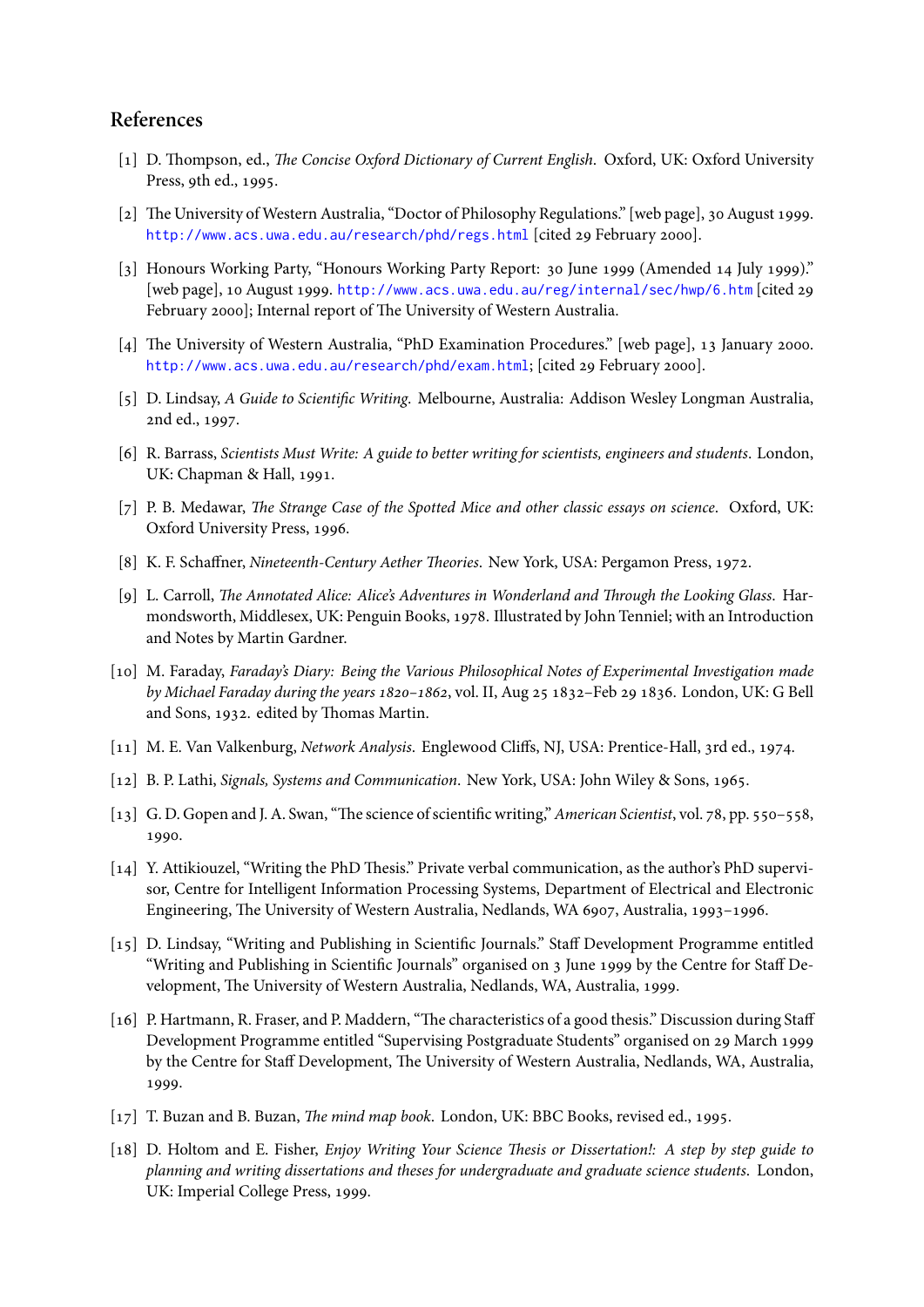- [] M. R. Schroeder, *Fractals, Chaos, Power Laws: Minutes from an Infinite Paradise*. New York, USA: W H Freeman, 1991.
- [20] E. M. Phillips and D. S. Pugh, *How to get a Ph.D. : a handbook for students and their supervisors*. Buckingham, UK: Open University Press, 2nd ed., 1994.
- [21] G. H. Vallins, *Good English: How to Write It*. London, UK: Andre Deutsch, 1964.
- [22] G. H. Vallins, *Better English*. London, UK: Andre Deutsch, 1955.
- [23] G. H. Vallins, *The Best English*. London, UK: Andre Deutsch, 1971.
- [] R. A. Day, *Scientific English: A Guide for Scientists and Other Professionals*. Phoenix, AZ, USA: Oryx Press, 1992.
- [25] M. H. Manser, ed., *Bloomsbury Guide to Better English*. London, UK: Bloomsbury, 1994.
- [26] Sir Ernest Gowers, revised edition by Sidney Greenbaum and Janet Whitcut, *The Complete Plain Words*. London, UK: Her Majesty's Stationery Office, 3rd ed., 1986.
- [27] M. Cutts, *The Plain English Guide: How to write clearly and communicate better*. Oxford, UK: Oxford University Press, 1996.
- [28] P. W. Atkins, *Molecules*. New York, USA: Scientific American Library, 1987.
- [29] P. W. Atkins, *The Second Law*. New York, USA: Scientific American Library, 1984.
- [30] H. J. Morowitz, *Entropy and the magic flute*. New York, USA: Oxford University Press, 1993.
- [31] J. Joyce, *Finnegans Wake*. London, UK: Faber and Faber, 1949.
- [32] G. Lernout, ed., *Finnegans Wake: Fifty Years*. Amsterdam, The Netherlands: Rodopi, 1990.
- [33] T. J. Rice, *Joyce, Chaos, and Complexity*. Urbana and Chicago, IL, USA: University of Illinois Press, 1997.
- [34] N. C. Barford, *Experimental measurements : precision, error, and truth*. Chichester, Sussex, UK: Wiley, 2 ed., 1985.
- [35] J. Topping, *Errors of observation and their treatment*. London, UK: Institute of Physics, 1956.
- [36] G. V. Carey, *Mind the stop : a brief guide to punctuation with a note on proof-correction*. Harmondsworth, Middlesex, UK: Penguin, revised ed., 1971.
- [37] M. Faraday, *Experimental Researches in Electricity*. London, UK: J M Dent and Sons, n.d. edited by Ernest Rhys.
- [38] M. Faraday, *Experimental Researches in Electricity*, vol. III. London, UK: Richard Taylor and William Francis,  $1855$ . Reprinted from the Philosophical Transactions of  $1846 - 1852$  with other Electrical Papers from the Proceedings of the Royal Institution and Philosophical Magazine.
- [39] J. C. Maxwell, *The Scientific Papers of James Clerk Maxwell*. New York, USA: Dover Publications, 1965. Edited by W D Niven; two volumes bound as one.
- [] Rayleigh, John William Strutt, Baron,, *Scientific Papers by Lord Rayleigh (John William Strutt)*, vol. I: 1869-1881. New York, USA: Dover Publications, 1964. Six volumes bound as three.
- [41] J. C. Maxwell, *A Treatise on Electricity and Magnetism*, vol. 1. New York, USA: Dover Publications, 3rd unabridged ed., 1954.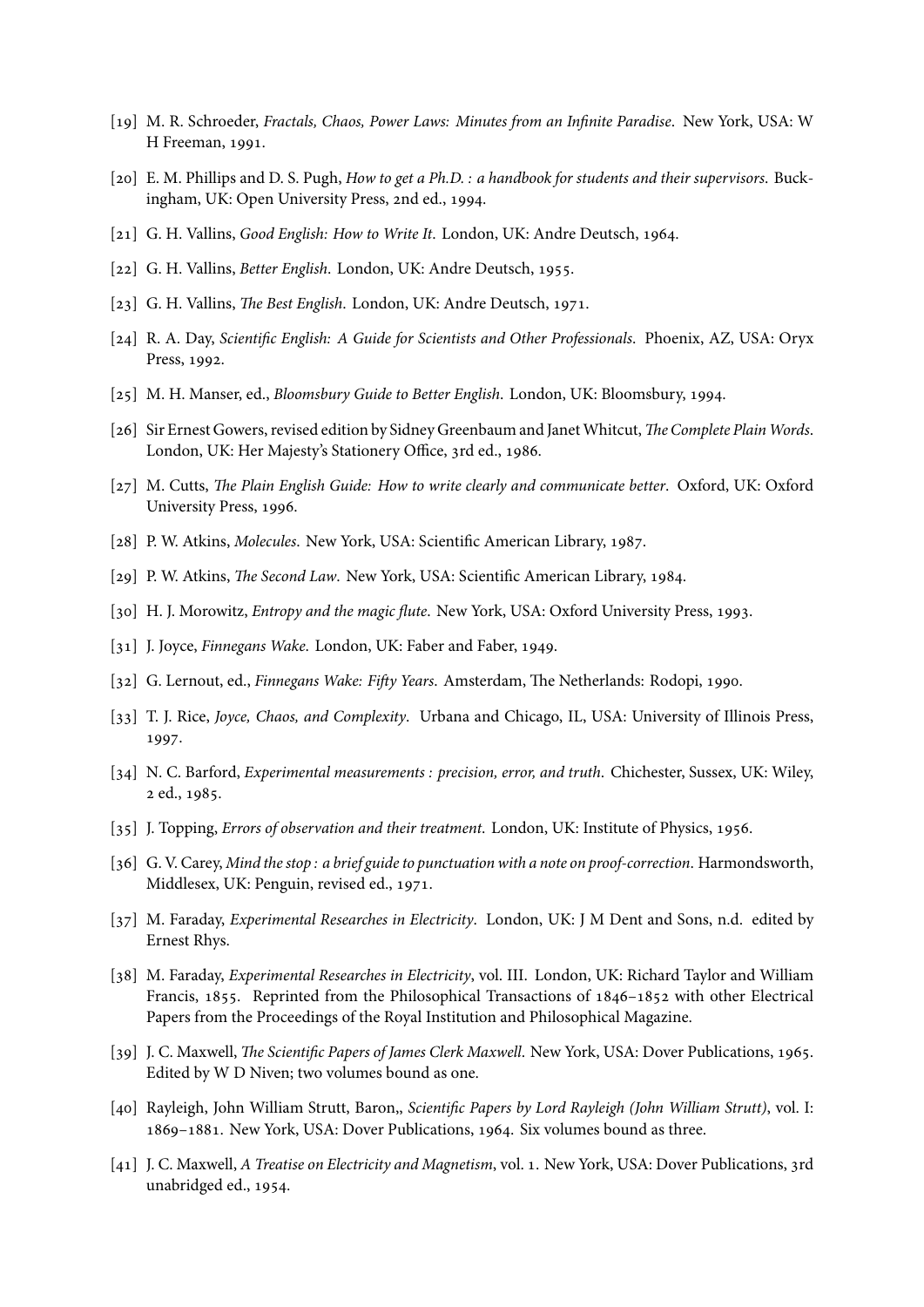- [42] R. A. Day, *How to Write and Publish a Scientific Paper*. Phoenix, AZ, USA: Oryx Press, 5th ed., 1998.
- [43] H. B. Michaelson, *How to Write and Publish Engineering Papers and Reports*. Philadelphia, PA, USA: ISI Press, 1982.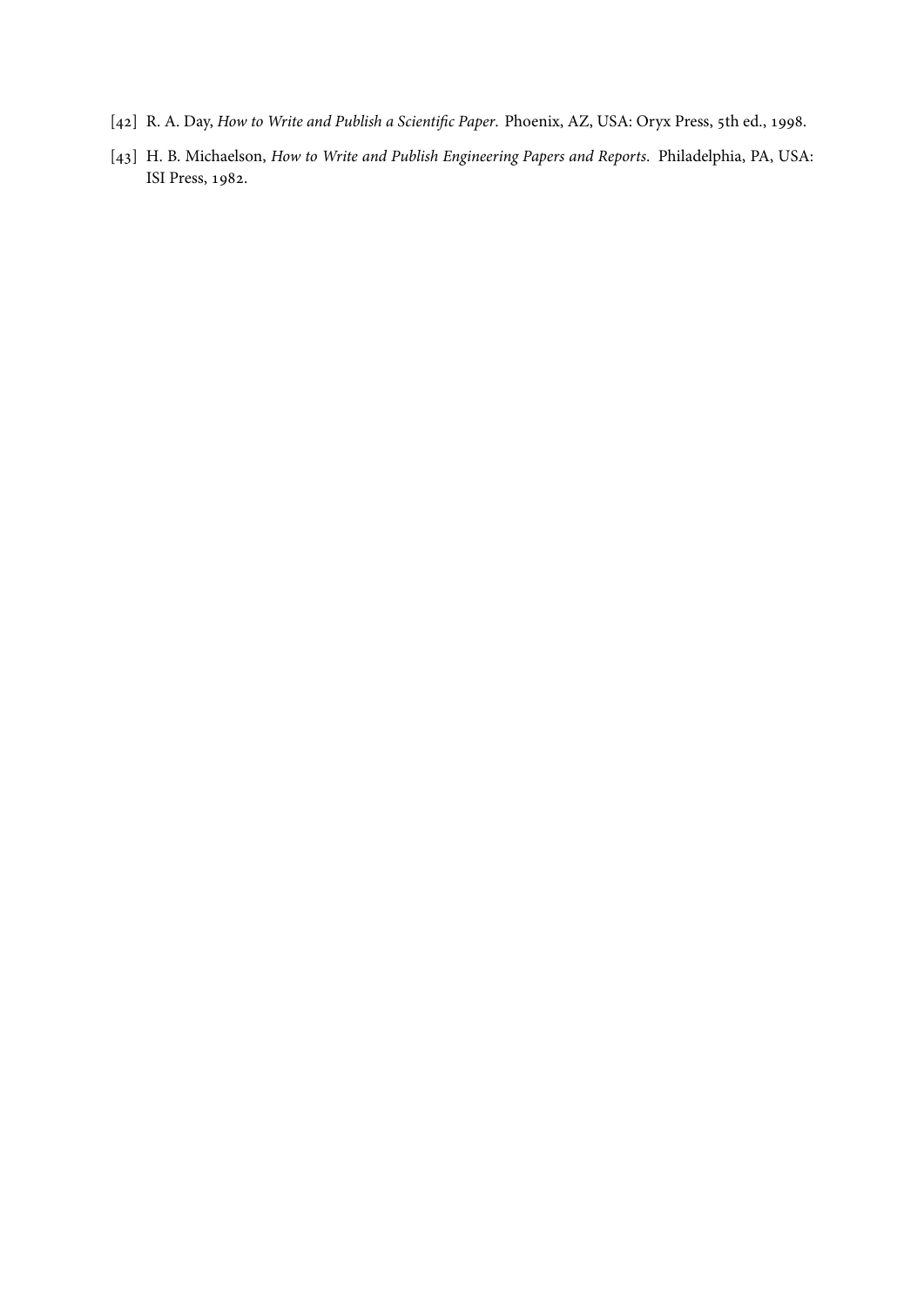# **Quick Reference Guide**

- Writing a thesis well is simple if you know how.
- There are three aspects:
	- **–** structure
	- **–** substance
	- **–** style

but all three are entwined.

- Start at the beginning by keeping good records.
- Understand what it is you are doing and why.
- Be clear what story you are going to tell.
- Keep the hypothesis to the fore always.
- Stick to the thesis structure you have been given.
- Start writing your Experimental Chapters first.
- If you have done a Literature Review, write it next.
- Then complete the rest:
	- **–** Conclusions
	- **–** Introduction
	- **–** Summary

*in that order.*

- The other bits and pieces like the Appendices may be written as you go along.
- Think, plan, write, revise.
- Think clearly.
- Write carefully.
- The three watchwords are:
	- **–** Clarity
	- **–** Precision
	- **–** Brevity
	- *in that order.*
- Leave no gaps in the chain of logic or ideas you express.
- Avoid verbiage.
- Avoid clutter.
- Develop your own writing style by
	- **–** careful reading; and